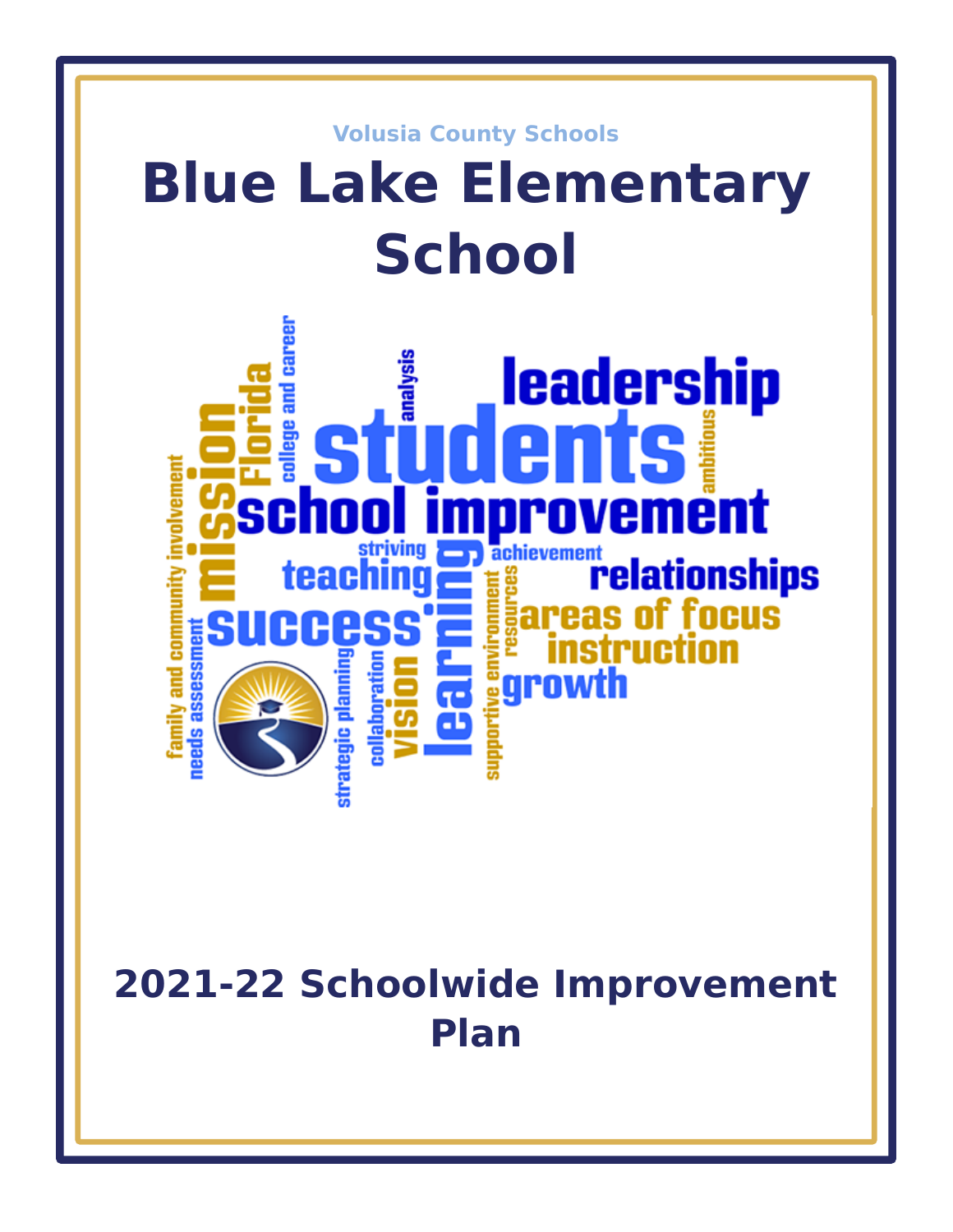### **Table of Contents**

| <b>School Demographics</b>                | 3  |
|-------------------------------------------|----|
| <b>Purpose and Outline of the SIP</b>     | 4  |
| <b>School Information</b>                 | 5  |
| <b>Needs Assessment</b>                   | 11 |
| <b>Planning for Improvement</b>           | 19 |
| <b>Positive Culture &amp; Environment</b> | 25 |
| <b>Budget to Support Goals</b>            | 26 |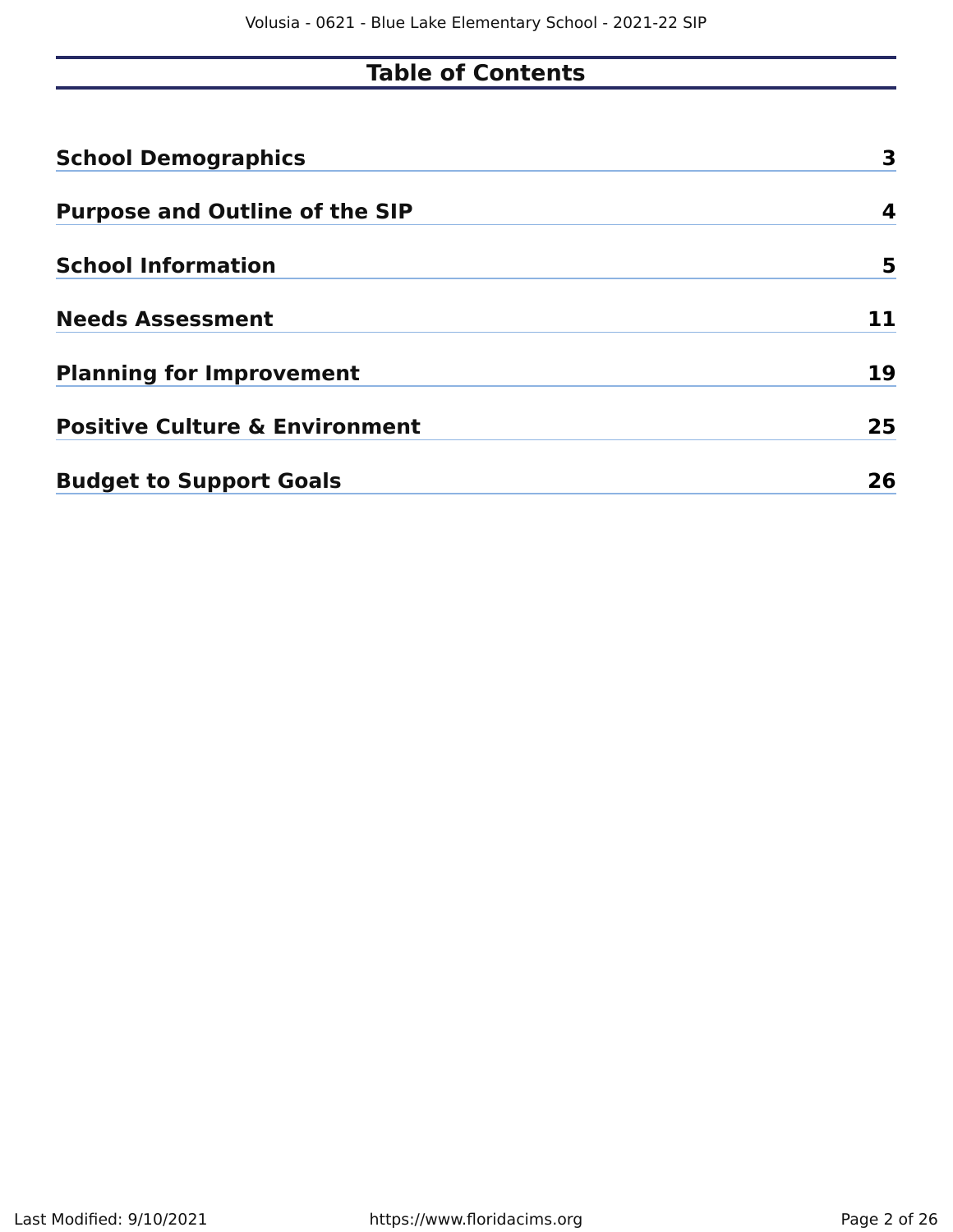## **Blue Lake Elementary School**

282 N BLUE LAKE AVE, Deland, FL 32724

http://myvolusiaschools.org/school/bluelake/pages/default.aspx

<span id="page-2-0"></span>**Demographics**

### **Principal: Holly Bailey** Start Date for this Principal: 6/1/2021

| <b>2019-20 Status</b><br>(per MSID File)                                                                                            | Active                                                                                                                                                                                                             |
|-------------------------------------------------------------------------------------------------------------------------------------|--------------------------------------------------------------------------------------------------------------------------------------------------------------------------------------------------------------------|
| <b>School Type and Grades Served</b><br>(per MSID File)                                                                             | <b>Elementary School</b><br><b>PK-5</b>                                                                                                                                                                            |
| <b>Primary Service Type</b><br>(per MSID File)                                                                                      | K-12 General Education                                                                                                                                                                                             |
| 2018-19 Title I School                                                                                                              | Yes                                                                                                                                                                                                                |
| 2018-19 Economically<br><b>Disadvantaged (FRL) Rate</b><br>(as reported on Survey 3)                                                | [Data Not Available]                                                                                                                                                                                               |
| 2018-19 ESSA Subgroups Represented<br>(subgroups with 10 or more students)<br>(subgroups in orange are below the federal threshold) | <b>Black/African American Students</b><br><b>Economically Disadvantaged Students</b><br><b>English Language Learners</b><br><b>Hispanic Students</b><br><b>Students With Disabilities</b><br><b>White Students</b> |
| <b>School Grades History</b>                                                                                                        | 2018-19: $C(43%)$<br>2017-18: C (48%)<br>2016-17: D $(37%)$<br>2015-16: D (38%)                                                                                                                                    |
| 2019-20 School Improvement (SI) Information*                                                                                        |                                                                                                                                                                                                                    |
| <b>SI Region</b>                                                                                                                    | <b>Northeast</b>                                                                                                                                                                                                   |
| <b>Regional Executive Director</b>                                                                                                  | <b>Dustin Sims</b>                                                                                                                                                                                                 |
| <b>Turnaround Option/Cycle</b>                                                                                                      | N/A                                                                                                                                                                                                                |
| <b>Year</b>                                                                                                                         | N/A                                                                                                                                                                                                                |
| <b>Support Tier</b>                                                                                                                 | N/A                                                                                                                                                                                                                |
| <b>ESSA Status</b>                                                                                                                  | <b>TS&amp;I</b>                                                                                                                                                                                                    |
| * As defined under Rule 6A-1.099811, Florida Administrative Code. For more information, click<br><u>here</u> .                      |                                                                                                                                                                                                                    |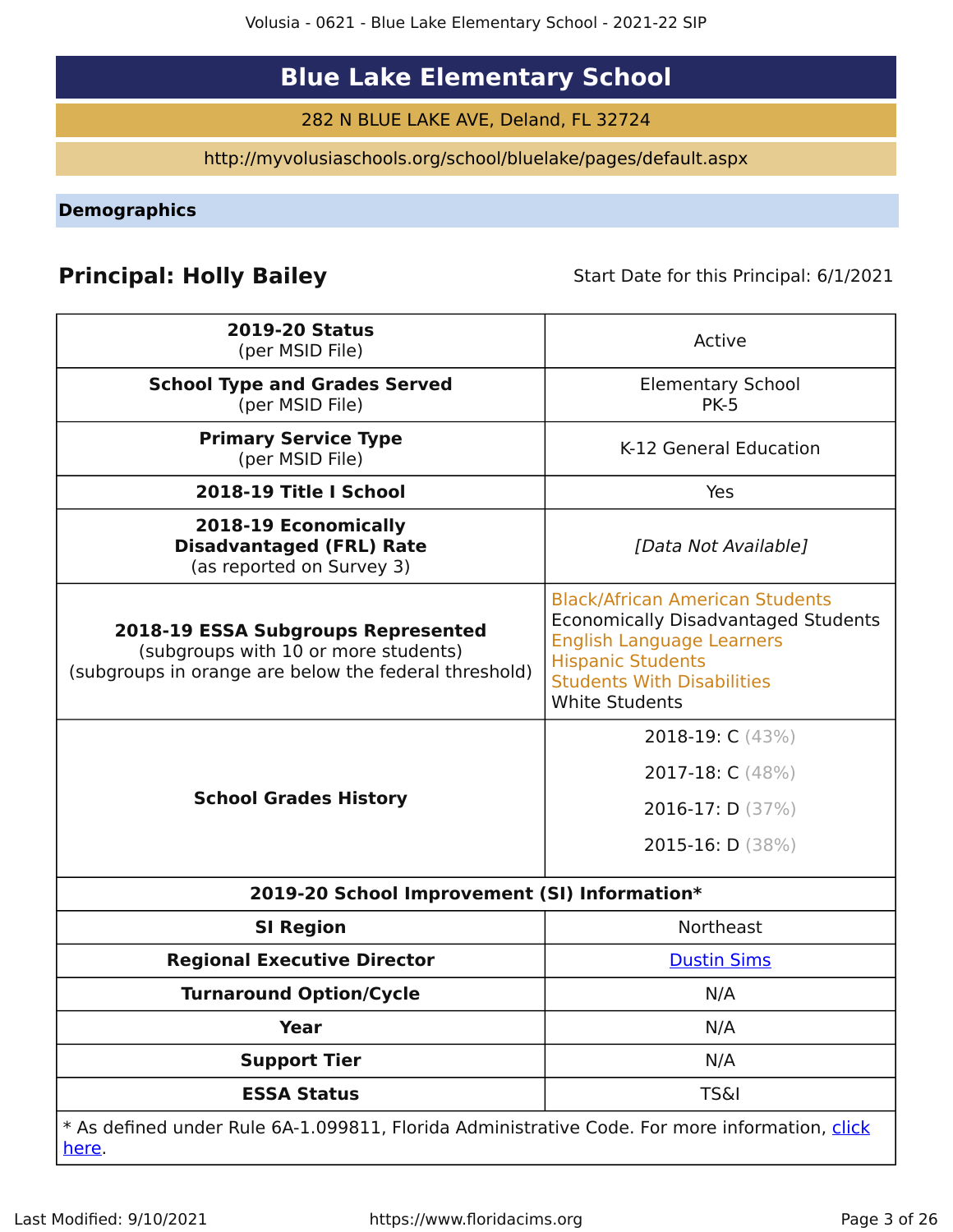#### **School Board Approval**

This plan is pending approval by the Volusia County School Board.

#### **SIP Authority**

Section 1001.42(18), Florida Statutes, requires district school boards to annually approve and require implementation of a Schoolwide Improvement Plan (SIP) for each school in the district that has a school grade of D or F. This plan is also a requirement for Targeted Support and Improvement (TS&I) and Comprehensive Support and Improvement (CS&I) schools pursuant to 1008.33 F.S. and the Every Student Succeeds Act (ESSA).

To be designated as TS&I, a school must have one or more ESSA subgroup(s) with a Federal Index below 41%. This plan shall be approved by the district. There are three ways a school can be designated as CS&I:

- 1. have a school grade of D or F
- 2. have a graduation rate of 67% or lower
- 3. have an overall Federal Index below 41%.

For these schools, the SIP shall be approved by the district as well as the Bureau of School Improvement.

The Florida Department of Education (FDOE) SIP template meets all statutory and rule requirements for traditional public schools and incorporates all components required for schools receiving Title I funds. This template is required by State Board of Education Rule 6A-1.099811, Florida Administrative Code, for all non-charter schools with a current grade of D or F, or a graduation rate 67% or less. Districts may opt to require a SIP using a template of its choosing for schools that do not fit the aforementioned conditions. This document was prepared by school and district leadership using the FDOE's school improvement planning web application located at [www.floridacims.org.](https://www.floridacims.org)

#### <span id="page-3-0"></span>**Purpose and Outline of the SIP**

The SIP is intended to be the primary artifact used by every school with stakeholders to review data, set goals, create an action plan and monitor progress. The Florida Department of Education encourages schools to use the SIP as a "living document" by continually updating, refining and using the plan to guide their work throughout the year. This printed version represents the SIP as of the "Date Modified" listed in the footer.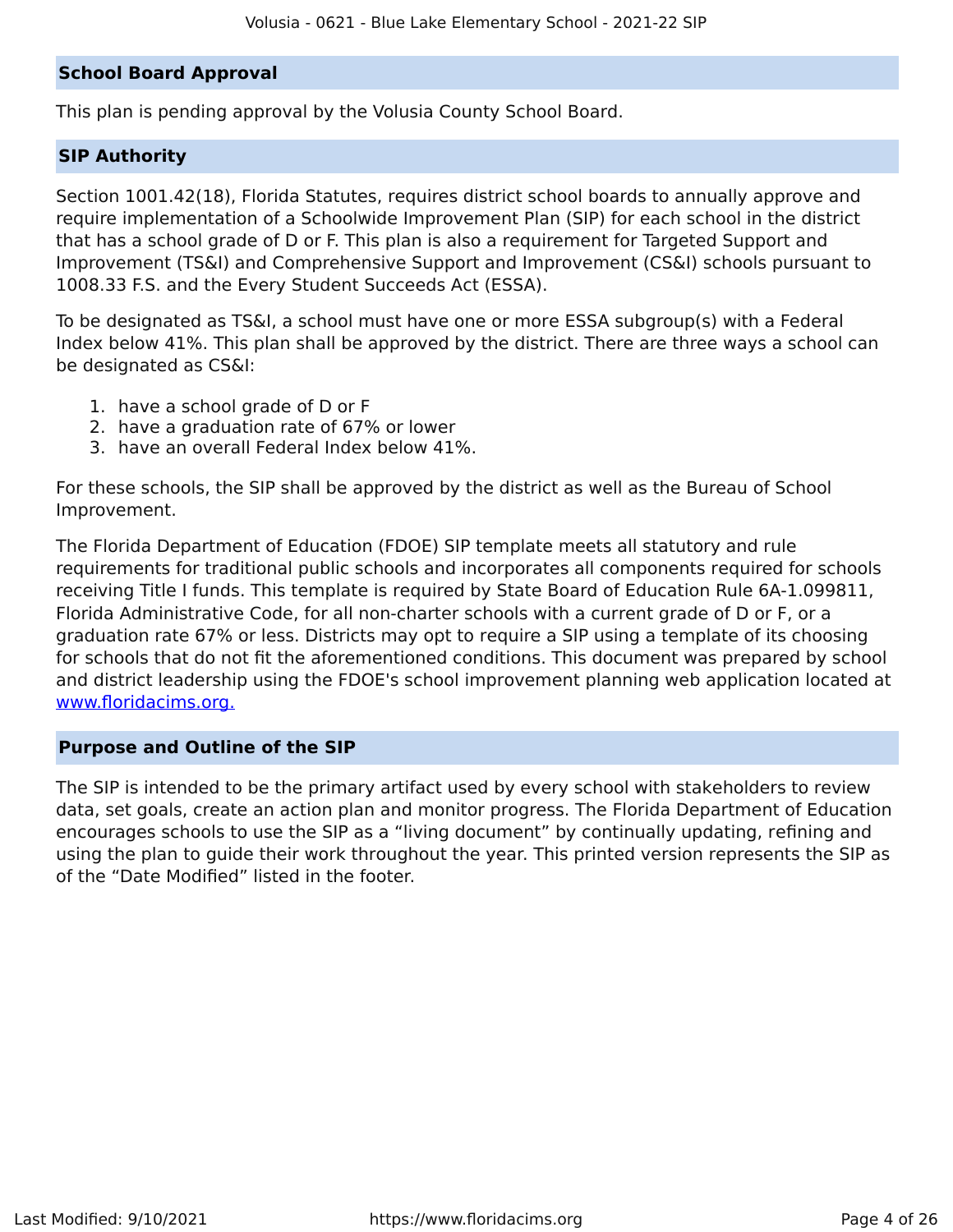### **Part I: School Information**

#### <span id="page-4-0"></span>**School Mission and Vision**

#### **Provide the school's mission statement.**

Blue Lake Elementary School is a Professional Learning Community committed to standards based instruction, small group intervention, and teacher collaboration to help ensure students reach their full potential.

#### **Provide the school's vision statement.**

Ensuring all students receive a superior 21st century education.

#### **School Leadership Team**

#### **Membership**

Identify the name, email address, position title, and job duties/responsibilities for each member of the school leadership team.**:**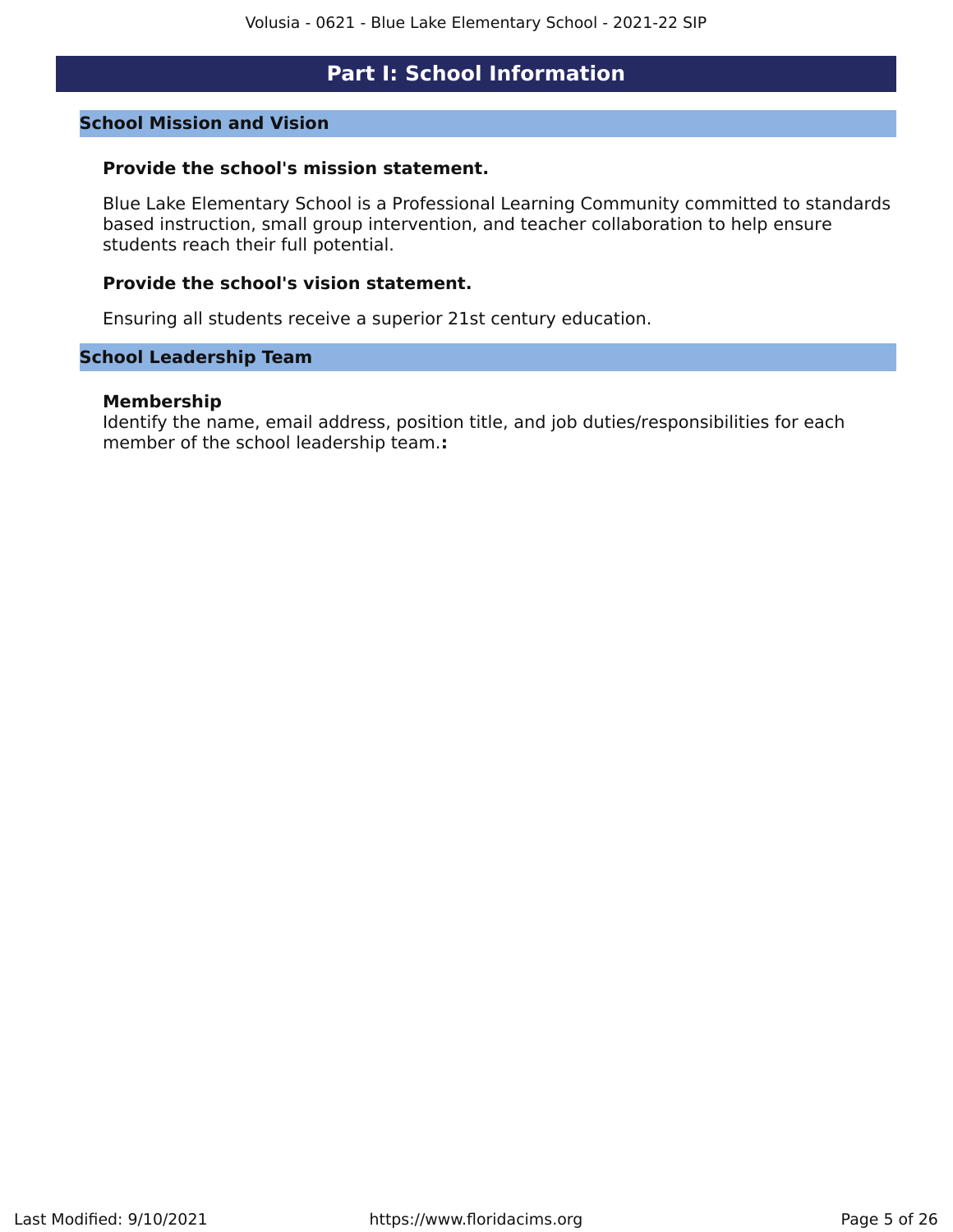| <b>Name</b>                | <b>Title</b>           | <b>Job Duties and</b><br><b>Responsibilities</b> |                                                                                                                                                                                                                                                                                                                                                                                                                                                     |
|----------------------------|------------------------|--------------------------------------------------|-----------------------------------------------------------------------------------------------------------------------------------------------------------------------------------------------------------------------------------------------------------------------------------------------------------------------------------------------------------------------------------------------------------------------------------------------------|
| Bailey,<br>Holly           | Principal              |                                                  | To oversee the day to day operation of the<br>school, including but not limited to,<br>implementation of MTSS, weekly PLC<br>meetings with data analysis, ensuring the<br>safety and security of the campus, monitoring<br>the PST process and early warning systems,<br>and monitoring progress towards SIP Goals.                                                                                                                                 |
| Benton,<br><b>Stinette</b> | Assistant<br>Principal |                                                  | Assists principal with overseeing day<br>operation of the school, including but not<br>limited to, implementation of MTSS, weekly<br>PLC meetings with data analysis, ensuring the<br>safety and security of the campus, monitoring<br>the PST process and early warning systems,<br>and monitoring progress towards SIP Goals.                                                                                                                     |
| Williams,<br>Heather<br>M  | Math Coach             |                                                  | To provide professional learning opportunities<br>and classroom support for teachers to<br>facilitate improvement in<br>the delivery and effectiveness of instruction in<br>the critical areas of education that will<br>enhance teacher quality<br>and effectiveness to foster increased student<br>achievement for all students.                                                                                                                  |
| Edwards,<br>Emily          | Reading<br>Coach       |                                                  | To provide professional learning opportunities<br>and classroom support for teachers to<br>facilitate improvement in<br>the delivery and effectiveness of instruction in<br>the critical areas of education that will<br>enhance teacher quality<br>and effectiveness to foster increased student<br>achievement for all students.                                                                                                                  |
| Reilly,<br>Carly           | Teacher,<br>$K-12$     |                                                  | To provide specialized small group instruction<br>to assist students who are not yet proficient<br>on grade level skills. Intervention instruction<br>may be provided in the classroom during<br>small groups or in lab settings. Students are<br>grouped based on performance on<br>assessment data. The teachers differentiate<br>instruction according to the areas of need.<br>Progress is monitored to ensure effectiveness<br>of instruction. |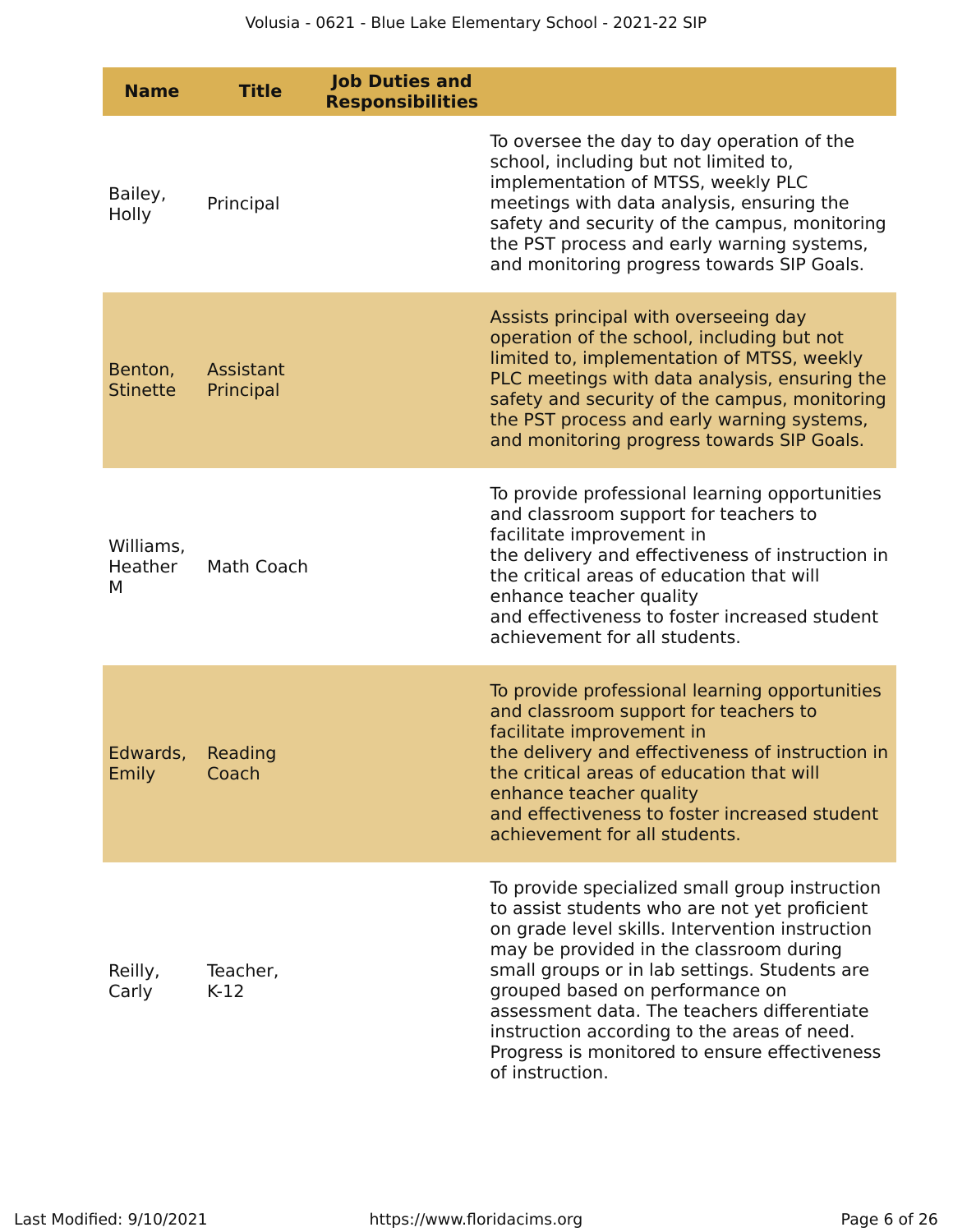| <b>Name</b>                 | <b>Title</b>       | <b>Job Duties and</b><br><b>Responsibilities</b> |                                                                                                                                                                                                                                                                                                           |
|-----------------------------|--------------------|--------------------------------------------------|-----------------------------------------------------------------------------------------------------------------------------------------------------------------------------------------------------------------------------------------------------------------------------------------------------------|
| Borgos,<br><b>Delly</b>     | Teacher,<br>$K-12$ |                                                  | To promote the integration of instructional<br>programs at the building level; facilitating<br>team problem solving and the monitoring of<br>the academic success of all students on the<br>assigned team; and collaborating with the<br>principal and other teachers on the building<br>leadership team. |
| Desmond, Teacher,<br>Ashley | $K-12$             |                                                  | To promote the integration of instructional<br>programs at the building level; facilitating<br>team problem solving and the monitoring of<br>the academic success of all students on the<br>assigned team; and collaborating with the<br>principal and other teachers on the building<br>leadership team. |
| Kelly,<br><b>Meredith</b>   | Teacher,<br>$K-12$ |                                                  | To promote the integration of instructional<br>programs at the building level; facilitating<br>team problem solving and the monitoring of<br>the academic success of all students on the<br>assigned team; and collaborating with the<br>principal and other teachers on the building<br>leadership team. |
| Miller,<br>Terri            | Teacher,<br>$K-12$ |                                                  | To promote the integration of instructional<br>programs at the building level; facilitating<br>team problem solving and the monitoring of<br>the academic success of all students on the<br>assigned team; and collaborating with the<br>principal and other teachers on the building<br>leadership team. |
| Reid,<br>Jennifer           | Teacher,<br>$K-12$ |                                                  | To promote the integration of instructional<br>programs at the building level; facilitating<br>team problem solving and the monitoring of<br>the academic success of all students on the<br>assigned team; and collaborating with the<br>principal and other teachers on the building<br>leadership team. |
| Sylvia,<br>Ronda            | Teacher,<br>$K-12$ |                                                  | To promote the integration of instructional<br>programs at the building level; facilitating<br>team problem solving and the monitoring of<br>the academic success of all students on the<br>assigned team; and collaborating with the                                                                     |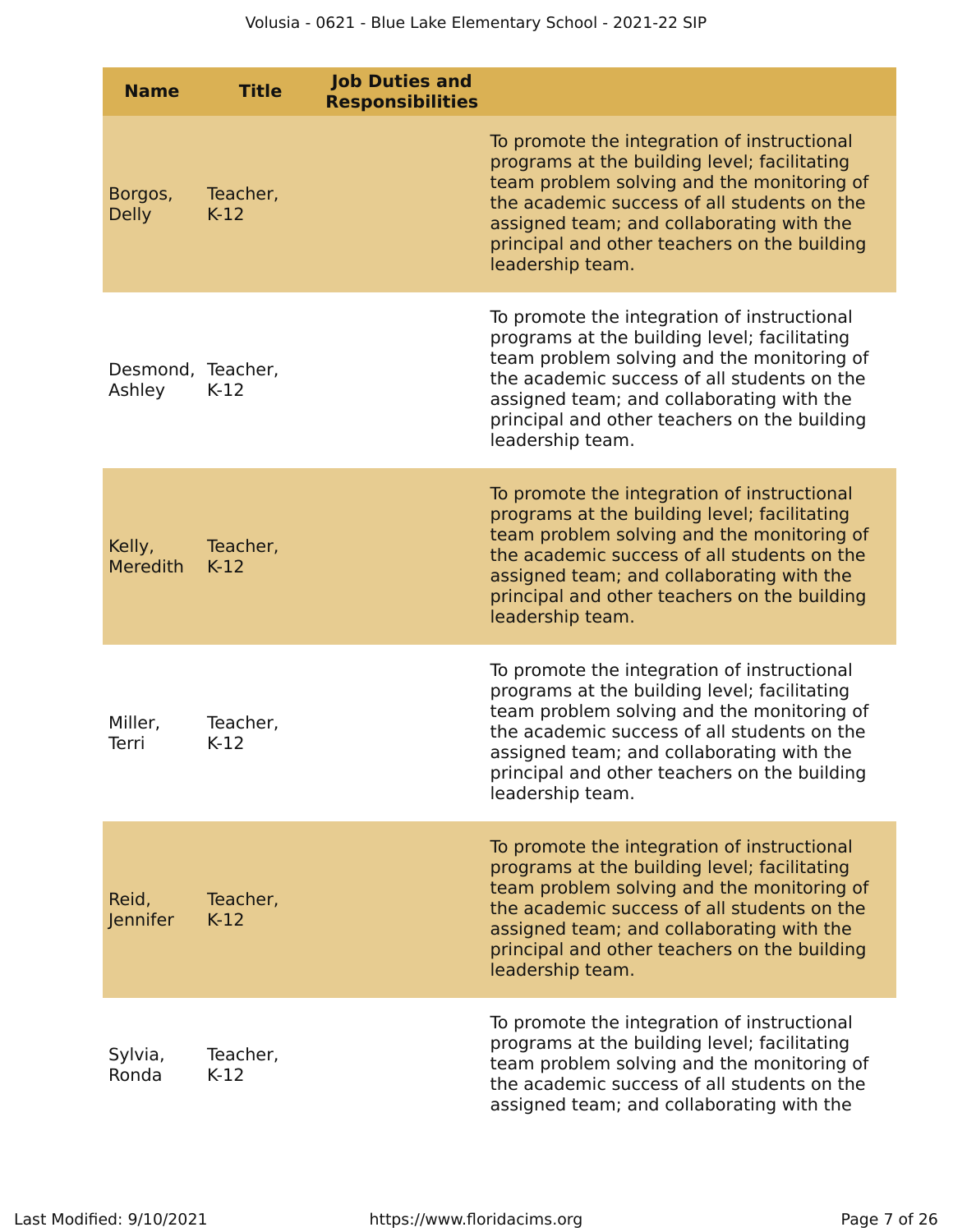| <b>Name</b>     | <b>Title</b>                    | <b>Job Duties and</b><br><b>Responsibilities</b> |                                                                                                                                                                                                                                                                                                                              |
|-----------------|---------------------------------|--------------------------------------------------|------------------------------------------------------------------------------------------------------------------------------------------------------------------------------------------------------------------------------------------------------------------------------------------------------------------------------|
|                 |                                 |                                                  | principal and other teachers on the building<br>leadership team.                                                                                                                                                                                                                                                             |
| Fogle,<br>Sarah | Teacher,<br><b>ESE</b>          |                                                  | To work diligently and conscientiously in the<br>role of instructional personnel to help<br>students meet or<br>exceed annual learning goals, to meet state<br>and local achievement requirements, and to<br>master the<br>skills required to graduate from high school<br>prepared for postsecondary education and<br>work. |
| Amanda          | Simmons, Instructional<br>Media |                                                  | To provide leadership and supervision to<br>instructional materials, media programs and<br>utilization of technologies<br>to support the instructional and media<br>functions of Volusia County Schools.                                                                                                                     |

#### **Demographic Information**

#### **Principal start date**

Tuesday 6/1/2021, Holly Bailey

**Number of teachers with a 2019 3-year aggregate or a 1-year Algebra state VAM rating of Highly Effective.** Note: For UniSIG Supplemental Teacher Allocation, teachers must have at least 10 student assessments.

**Number of teachers with a 2019 3-year aggregate or a 1-year Algebra state VAM rating of Effective.** Note: For UniSIG Supplemental Teacher Allocation, teachers must have at least 10 student assessments.

**Total number of teacher positions allocated to the school** 47

**Total number of students enrolled at the school**

550

**Identify the number of instructional staff who left the school during the 2020-21 school year.**

17

**Identify the number of instructional staff who joined the school during the 2021-22 school year.** 19

**Demographic Data**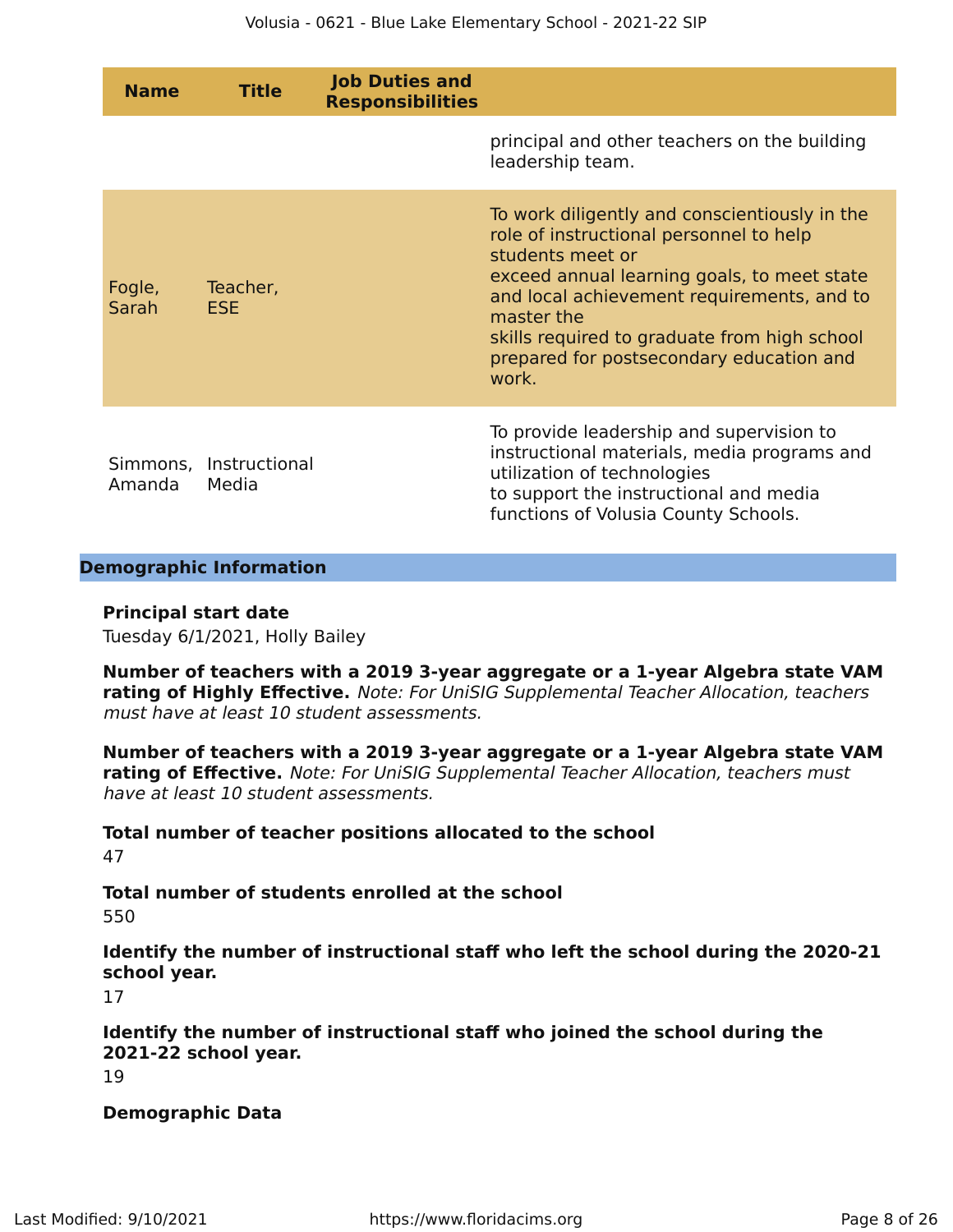#### **Early Warning Systems**

#### **2021-22**

#### **The number of students by grade level that exhibit each early warning indicator listed:**

| <b>Indicator</b>                                            | <b>Grade Level</b> |              |               |             |                               |                |           |                |                |                |                  |          |          |              |
|-------------------------------------------------------------|--------------------|--------------|---------------|-------------|-------------------------------|----------------|-----------|----------------|----------------|----------------|------------------|----------|----------|--------------|
|                                                             | K                  |              | $\mathbf{z}$  | 3           | $\Delta$                      | 5.             |           |                |                |                | 6 7 8 9 10 11 12 |          |          | <b>Total</b> |
| Number of students enrolled                                 | 77                 | 87           | 86.           |             | 96 76 86 0                    |                |           | $\overline{0}$ | $\overline{0}$ | $\Omega$       | $\Omega$         | $\Omega$ | 0        | 508          |
| Attendance below 90 percent                                 | $\Omega$           |              | 15 15 15 17   |             |                               | 8 <sup>°</sup> | $\bullet$ | $\bullet$      | $\Omega$       | 0              | $\Omega$         | $\Omega$ | $\Omega$ | 70           |
| One or more suspensions                                     | 0                  | $\Omega$     | 0             | $\Omega$    | $\Omega$                      | $\Omega$       | 0         | $\Omega$       | $\Omega$       | $\Omega$       | $\Omega$         | $\Omega$ | 0        |              |
| Course failure in ELA                                       | $\Omega$           | $\Omega$     | $\Omega$      | $\Omega$    | $\Omega$                      | $\Omega$       | $\Omega$  | $\Omega$       | $\Omega$       | 0              | $\Omega$         | $\Omega$ | $\Omega$ |              |
| Course failure in Math                                      | 0                  | $\Omega$     | 0             | $\Omega$    | $\Omega$                      | $\Omega$       | $\Omega$  | $\Omega$       | $\Omega$       | $\Omega$       | $\Omega$         | $\Omega$ | $\Omega$ |              |
| Level 1 on 2019 statewide FSA<br><b>ELA assessment</b>      | $\Omega$           | $\Omega$     | $\Omega$      | 8           | 19 29 0 0 0                   |                |           |                |                | $\overline{0}$ | $\Omega$         | $\Omega$ | $\Omega$ | 56           |
| Level 1 on 2019 statewide FSA<br>Math assessment            | 0                  | $\Omega$     | $\Omega$      | $7^{\circ}$ |                               | 35 37 0        |           | $\overline{0}$ | $\Omega$       | $\Omega$       | $\Omega$         | $\Omega$ | $\Omega$ | 79           |
| Number of students with a<br>substantial reading deficiency | 15.                | $\mathbf{B}$ | $\mathcal{P}$ |             | $\overline{2}$ $\overline{2}$ | $2\sqrt{0}$    |           | $\Omega$       | $\Omega$       | $\Omega$       | $\Omega$         | $\Omega$ | $\Omega$ | 26           |

#### **The number of students with two or more early warning indicators:**

| <b>Indicator</b>                                                   |  | <b>Grade Level</b> |  |  |  |  |  |  |  |  |  |  |                              |              |  |  |
|--------------------------------------------------------------------|--|--------------------|--|--|--|--|--|--|--|--|--|--|------------------------------|--------------|--|--|
|                                                                    |  |                    |  |  |  |  |  |  |  |  |  |  | K 1 2 3 4 5 6 7 8 9 10 11 12 | <b>Total</b> |  |  |
| Students with two or more indicators 0 0 0 2 12 6 0 0 0 0 0 0 0 20 |  |                    |  |  |  |  |  |  |  |  |  |  |                              |              |  |  |

#### **The number of students identified as retainees:**

|                                                                 |  |  |  |  | <b>Grade Level</b> |  |                              |                           |              |
|-----------------------------------------------------------------|--|--|--|--|--------------------|--|------------------------------|---------------------------|--------------|
| <b>Indicator</b>                                                |  |  |  |  |                    |  | K 1 2 3 4 5 6 7 8 9 10 11 12 |                           | <b>Total</b> |
| <b>Retained Students: Current Year</b>                          |  |  |  |  |                    |  |                              | 5 2 2 8 1 0 0 0 0 0 0 0 0 | -18          |
| Students retained two or more times 0 0 0 1 0 2 0 0 0 0 0 0 0 0 |  |  |  |  |                    |  |                              |                           |              |

### **Date this data was collected or last updated**

Tuesday 8/17/2021

#### **2020-21 - As Reported**

**The number of students by grade level that exhibit each early warning indicator:**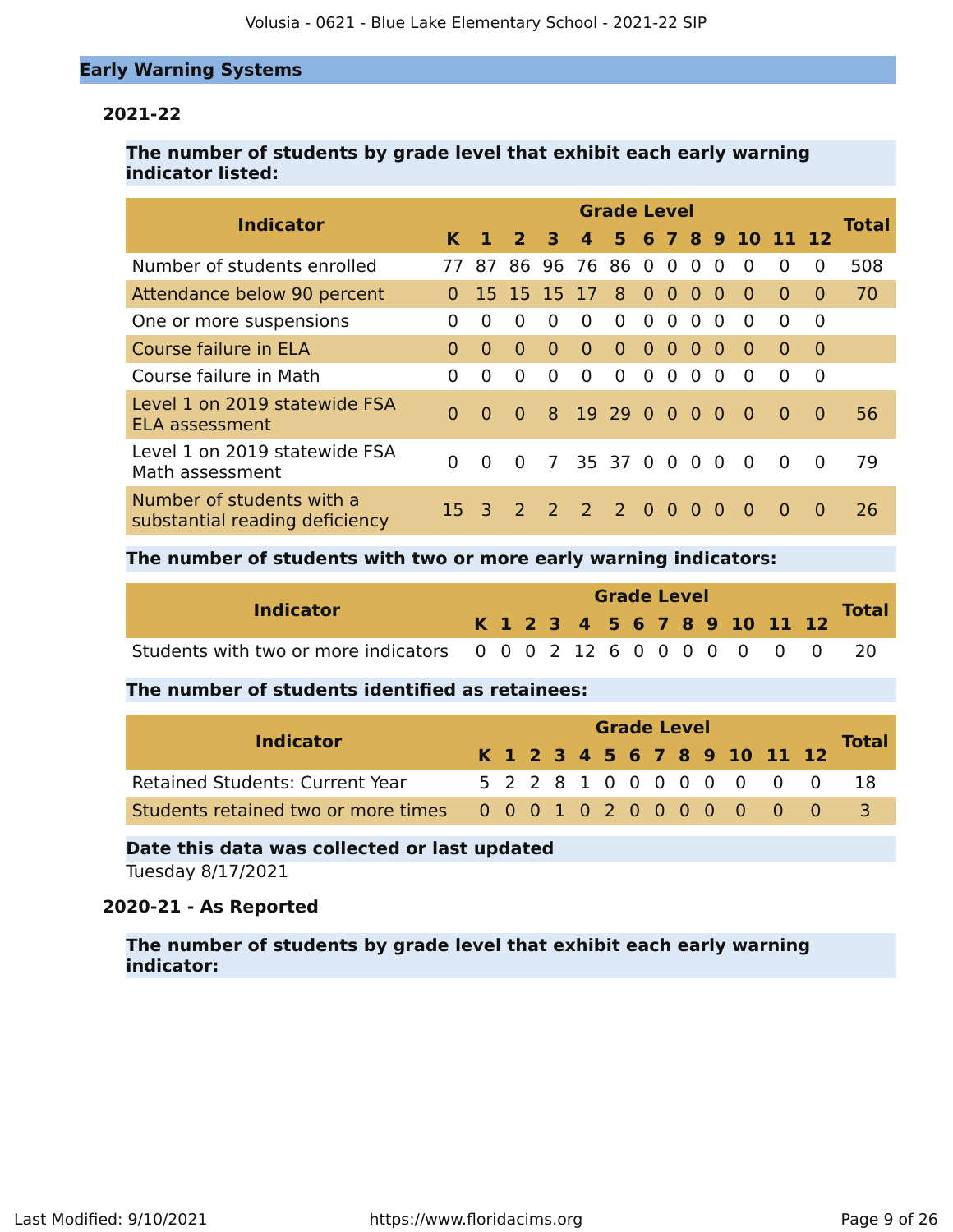| <b>Indicator</b>                             | <b>Grade Level</b> |                |                |                         |  |                 |                |  |                |                         |           |                      |          |              |
|----------------------------------------------|--------------------|----------------|----------------|-------------------------|--|-----------------|----------------|--|----------------|-------------------------|-----------|----------------------|----------|--------------|
|                                              |                    | K <sub>1</sub> | 2 <sub>3</sub> |                         |  |                 |                |  |                |                         |           | 4 5 6 7 8 9 10 11 12 |          | <b>Total</b> |
| Number of students enrolled                  |                    |                |                | 87 82 93 96 79 85 0 0 0 |  |                 |                |  |                | $\Omega$                | $\Omega$  | $\Omega$             | $\Omega$ | 522          |
| Attendance below 90 percent                  |                    |                |                | 15 13 15 14 13 9 0 0    |  |                 |                |  | $\overline{0}$ | - 0                     | -0        | $\Omega$             | $\Omega$ | 79           |
| One or more suspensions                      | 6                  |                | 4              |                         |  | 4 11 15 0 0 0   |                |  |                | $\overline{\mathbf{0}}$ | $\Omega$  | $\Omega$             | $\Omega$ | 41           |
| Course failure in ELA                        | $\Omega$           | $\Omega$       |                | 5 16 5                  |  | 9               | 0 <sub>0</sub> |  | $\bullet$      | - 0                     | $\Omega$  | $\Omega$             | $\Omega$ | 35           |
| Course failure in Math                       | $\Omega$           | $\Omega$       | $\mathcal{P}$  |                         |  | 13 18 13 0 0 0  |                |  |                | $\Omega$                | $\Omega$  | $\Omega$             | $\Omega$ | 46           |
| Level 1 on 2019 statewide ELA<br>assessment  | $\Omega$           | 0              | $\sim 0$       |                         |  | 5 19 19 0 0 0 0 |                |  |                |                         | $\bullet$ | - 0                  | $\Omega$ | 43           |
| Level 1 on 2019 statewide Math<br>assessment | 0                  | 0              | $\Omega$       |                         |  | 2 21 25 0 0 0   |                |  |                | $\Omega$                | - 0       | $\Omega$             | $\Omega$ | 48           |

#### **The number of students with two or more early warning indicators:**

| <b>Indicator</b>                                                     |  |  |  | <b>Grade Level</b> |  |  |  |                              |              |
|----------------------------------------------------------------------|--|--|--|--------------------|--|--|--|------------------------------|--------------|
|                                                                      |  |  |  |                    |  |  |  | K 1 2 3 4 5 6 7 8 9 10 11 12 | <b>Total</b> |
| Students with two or more indicators 1 0 4 13 22 28 0 0 0 0 0 0 0 68 |  |  |  |                    |  |  |  |                              |              |

#### **The number of students identified as retainees:**

| <b>Indicator</b>                                                |  |  |  | <b>Grade Level</b> |  |  |                              |                            |
|-----------------------------------------------------------------|--|--|--|--------------------|--|--|------------------------------|----------------------------|
|                                                                 |  |  |  |                    |  |  | K 1 2 3 4 5 6 7 8 9 10 11 12 | <b>Total</b>               |
| <b>Retained Students: Current Year</b>                          |  |  |  |                    |  |  |                              | 4 4 7 6 2 0 0 0 0 0 0 0 23 |
| Students retained two or more times 0 0 0 3 3 0 0 0 0 0 0 0 0 0 |  |  |  |                    |  |  |                              |                            |

#### **2020-21 - Updated**

#### **The number of students by grade level that exhibit each early warning indicator:**

| Indicator                                    | <b>Grade Level</b> |          |                |                        |                |               |  |  |  |          |                    |          |           |              |  |
|----------------------------------------------|--------------------|----------|----------------|------------------------|----------------|---------------|--|--|--|----------|--------------------|----------|-----------|--------------|--|
|                                              | K.                 |          | 2 <sup>3</sup> |                        | $\overline{4}$ |               |  |  |  |          | 5 6 7 8 9 10 11 12 |          |           | <b>Total</b> |  |
| Number of students enrolled                  | 87.                |          |                | 82 93 96 79 85 0 0 0   |                |               |  |  |  | $\Omega$ | $\Omega$           | $\Omega$ | $\Omega$  | 522          |  |
| Attendance below 90 percent                  |                    |          |                | 15 13 15 14 13 9 0 0 0 |                |               |  |  |  | $\Omega$ | $\Omega$           | $\Omega$ | $\bullet$ | 79           |  |
| One or more suspensions                      | 6                  |          | 4              | 4                      |                | 11 15 0 0 0   |  |  |  | $\Omega$ | $\Omega$           | $\Omega$ | $\Omega$  | 41           |  |
| Course failure in ELA                        | 0                  | $\Omega$ | 5.             | 16 5 9 0 0 0           |                |               |  |  |  | $\Omega$ | $\Omega$           | $\Omega$ | $\bullet$ | 35           |  |
| Course failure in Math                       | 0                  | $\Omega$ | $\mathcal{P}$  | 13 18 13 0 0 0         |                |               |  |  |  | $\Omega$ | $\Omega$           | $\Omega$ | $\Omega$  | 46           |  |
| Level 1 on 2019 statewide ELA<br>assessment  | $\Omega$           | $\Omega$ | $\Omega$       |                        |                | 5 19 19 0 0 0 |  |  |  | - 0      | - റ                | - 0      | $\Omega$  | 43           |  |
| Level 1 on 2019 statewide Math<br>assessment | <sup>0</sup>       |          | $\Omega$       |                        |                | 2 21 25 0 0 0 |  |  |  | $\Omega$ | $\Omega$           | 0        | 0         | 48           |  |

**The number of students with two or more early warning indicators:**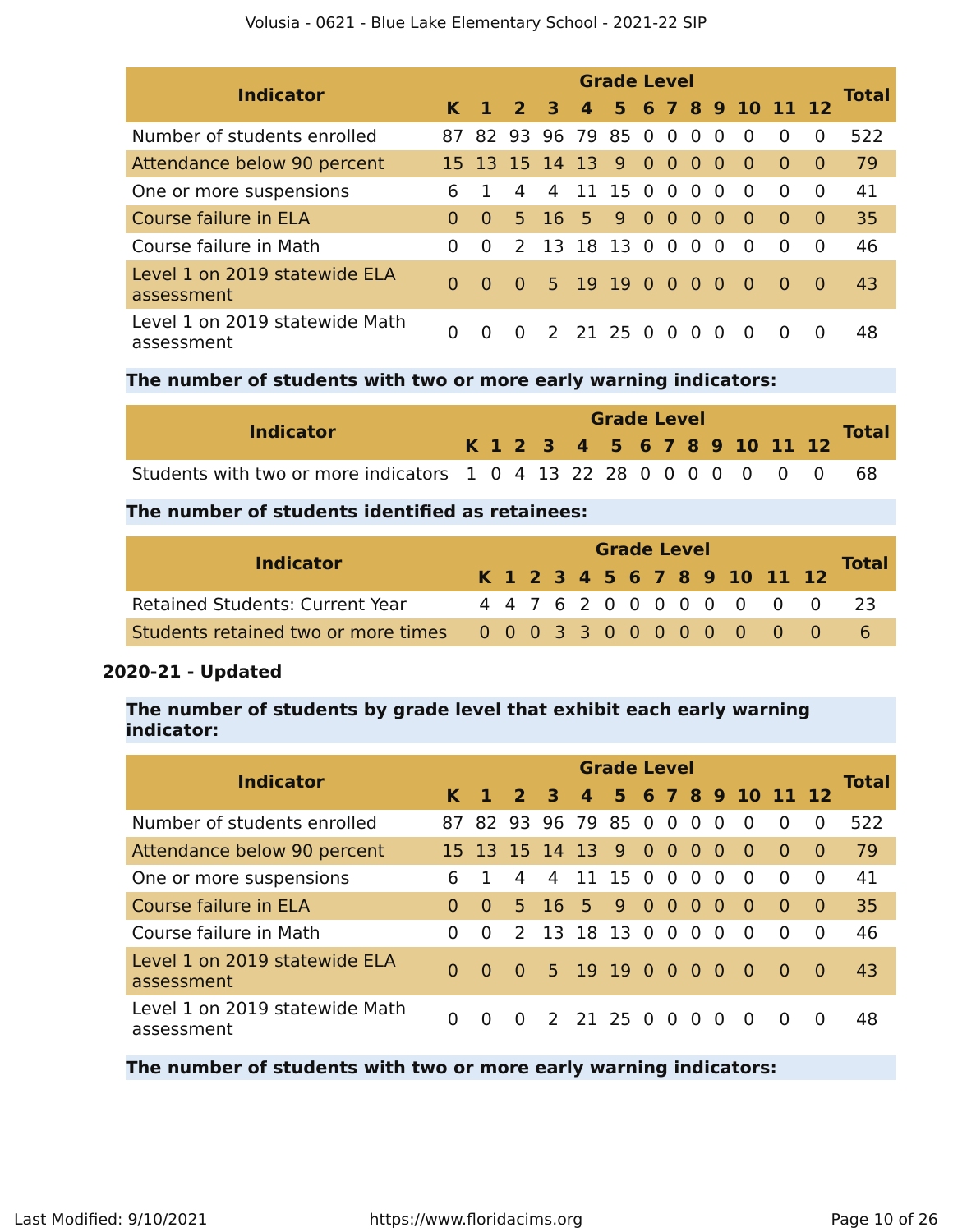| <b>Indicator</b>                                                     |  | <b>Grade Level</b> |  |  |  |  |  |  |  |  |                              | <b>Total</b> |  |
|----------------------------------------------------------------------|--|--------------------|--|--|--|--|--|--|--|--|------------------------------|--------------|--|
|                                                                      |  |                    |  |  |  |  |  |  |  |  | K 1 2 3 4 5 6 7 8 9 10 11 12 |              |  |
| Students with two or more indicators 1 0 4 13 22 28 0 0 0 0 0 0 0 68 |  |                    |  |  |  |  |  |  |  |  |                              |              |  |

#### **The number of students identified as retainees:**

|                                                                 | <b>Grade Level</b> |  |  |  |  |  |  |  |  |  |                              |  |                           |              |
|-----------------------------------------------------------------|--------------------|--|--|--|--|--|--|--|--|--|------------------------------|--|---------------------------|--------------|
| <b>Indicator</b>                                                |                    |  |  |  |  |  |  |  |  |  | K 1 2 3 4 5 6 7 8 9 10 11 12 |  |                           | <b>Total</b> |
| <b>Retained Students: Current Year</b>                          |                    |  |  |  |  |  |  |  |  |  |                              |  | 4 4 7 6 2 0 0 0 0 0 0 0 0 | - 23         |
| Students retained two or more times 0 0 0 3 3 0 0 0 0 0 0 0 0 0 |                    |  |  |  |  |  |  |  |  |  |                              |  |                           |              |

### **Part II: Needs Assessment/Analysis**

#### <span id="page-10-0"></span>**School Data Review**

Please note that the district and state averages shown here represent the averages for similar school types (elementary, middle, high school, or combination schools).

#### **Grade Level Data Review - State Assessments**

**NOTE: This data is raw data and includes ALL students who tested at the school. This is not school grade data.**

|                          |      |               | <b>ELA</b>      |                                                 |              |                                              |
|--------------------------|------|---------------|-----------------|-------------------------------------------------|--------------|----------------------------------------------|
| <b>Grade</b>             | Year | <b>School</b> | <b>District</b> | School-<br><b>District</b><br><b>Comparison</b> | <b>State</b> | School-<br><b>State</b><br><b>Comparison</b> |
| 03                       | 2021 |               |                 |                                                 |              |                                              |
|                          | 2019 | 43%           | 58%             | $-15%$                                          | 58%          | $-15%$                                       |
| <b>Cohort Comparison</b> |      |               |                 |                                                 |              |                                              |
| 04                       | 2021 |               |                 |                                                 |              |                                              |
|                          | 2019 | 29%           | 54%             | $-25%$                                          | 58%          | $-29%$                                       |
| <b>Cohort Comparison</b> |      | $-43%$        |                 |                                                 |              |                                              |
| 05                       | 2021 |               |                 |                                                 |              |                                              |
|                          | 2019 | 39%           | 54%             | $-15%$                                          | 56%          | $-17%$                                       |
| <b>Cohort Comparison</b> |      | $-29%$        |                 |                                                 |              |                                              |

|                          |      |               | <b>MATH</b>     |                                                 |              |                                              |
|--------------------------|------|---------------|-----------------|-------------------------------------------------|--------------|----------------------------------------------|
| Grade                    | Year | <b>School</b> | <b>District</b> | School-<br><b>District</b><br><b>Comparison</b> | <b>State</b> | School-<br><b>State</b><br><b>Comparison</b> |
| 03                       | 2021 |               |                 |                                                 |              |                                              |
|                          | 2019 | 49%           | 60%             | $-11%$                                          | 62%          | $-13%$                                       |
| <b>Cohort Comparison</b> |      |               |                 |                                                 |              |                                              |
| 04                       | 2021 |               |                 |                                                 |              |                                              |
|                          | 2019 | 50%           | 59%             | $-9%$                                           | 64%          | $-14%$                                       |
| <b>Cohort Comparison</b> |      | $-49%$        |                 |                                                 |              |                                              |
| 05                       | 2021 |               |                 |                                                 |              |                                              |
|                          | 2019 | 40%           | 54%             | $-14%$                                          | 60%          | $-20%$                                       |
| <b>Cohort Comparison</b> |      | $-50%$        |                 |                                                 |              |                                              |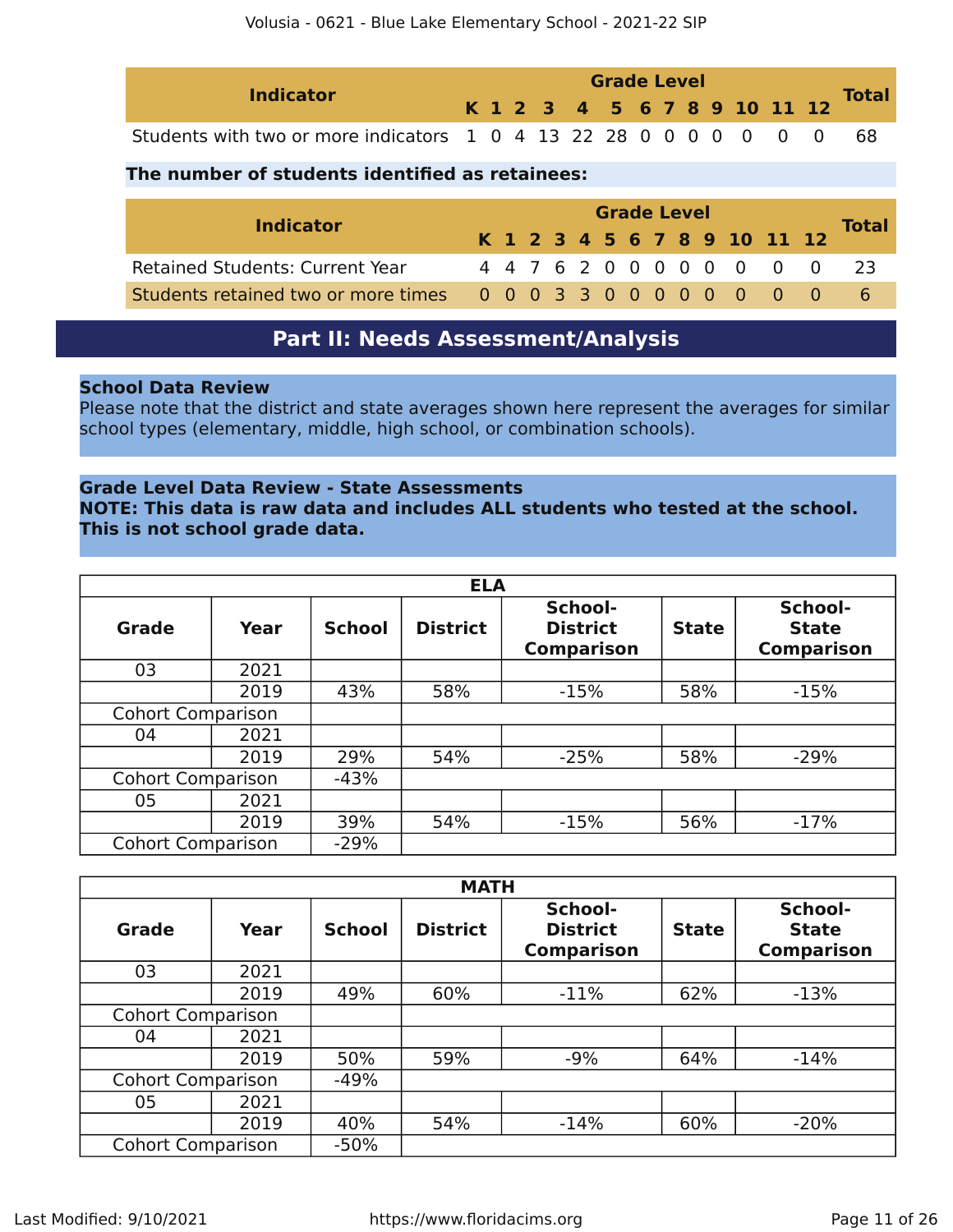|                          | <b>SCIENCE</b> |               |                 |                                                 |              |                                              |  |  |  |  |  |  |
|--------------------------|----------------|---------------|-----------------|-------------------------------------------------|--------------|----------------------------------------------|--|--|--|--|--|--|
| <b>Grade</b>             | Year           | <b>School</b> | <b>District</b> | School-<br><b>District</b><br><b>Comparison</b> | <b>State</b> | School-<br><b>State</b><br><b>Comparison</b> |  |  |  |  |  |  |
| 05                       | 2021           |               |                 |                                                 |              |                                              |  |  |  |  |  |  |
|                          | 2019           | 43%           | 56%             | $-13%$                                          | 53%          | $-10%$                                       |  |  |  |  |  |  |
| <b>Cohort Comparison</b> |                |               |                 |                                                 |              |                                              |  |  |  |  |  |  |

#### **Grade Level Data Review - Progress Monitoring Assessments**

#### **Provide the progress monitoring tool(s) by grade level used to compile the below data.**

First Grade: ELA i-Ready Diagnostic 1,2, and 3 (in that order) were used for fall, winter, and spring ELA progress monitoring. Additionally, Math i-Ready Diagnostic 1,2, and 3 (in that order) were used for fall, winter, and spring Math progress monitoring.

Second Grade: ELA i-Ready Diagnostic 1,2, and 3 (in that order) were used for fall, winter, and spring ELA progress monitoring. Additionally, Math i-Ready Diagnostic 1,2, and 3 (in that order) were used for fall, winter, and spring Math progress monitoring.

Third Grade: ELA i-Ready Diagnostic 1,2, and 3 (in that order) were used for fall, winter, and spring ELA progress monitoring. Additionally, Math i-Ready Diagnostic 1,2, and 3 (in that order) were used for fall, winter, and spring Math progress monitoring.

Fourth Grade: ELA i-Ready Diagnostic 1,2, and 3 (in that order) were used for fall, winter, and spring ELA progress monitoring. Additionally, Math i-Ready Diagnostic 1,2, and 3 (in that order) were used for fall, winter, and spring Math progress monitoring.

Fifth Grade: ELA i-Ready Diagnostic 1,2, and 3 (in that order) were used for fall, winter, and spring ELA progress monitoring. Additionally, Math i-Ready Diagnostic 1,2, and 3 (in that order) were used for fall, winter, and spring Math progress monitoring. Science progress was monitored through the use of VST 1,2, and 3 (in that order) for fall, winter, and spring.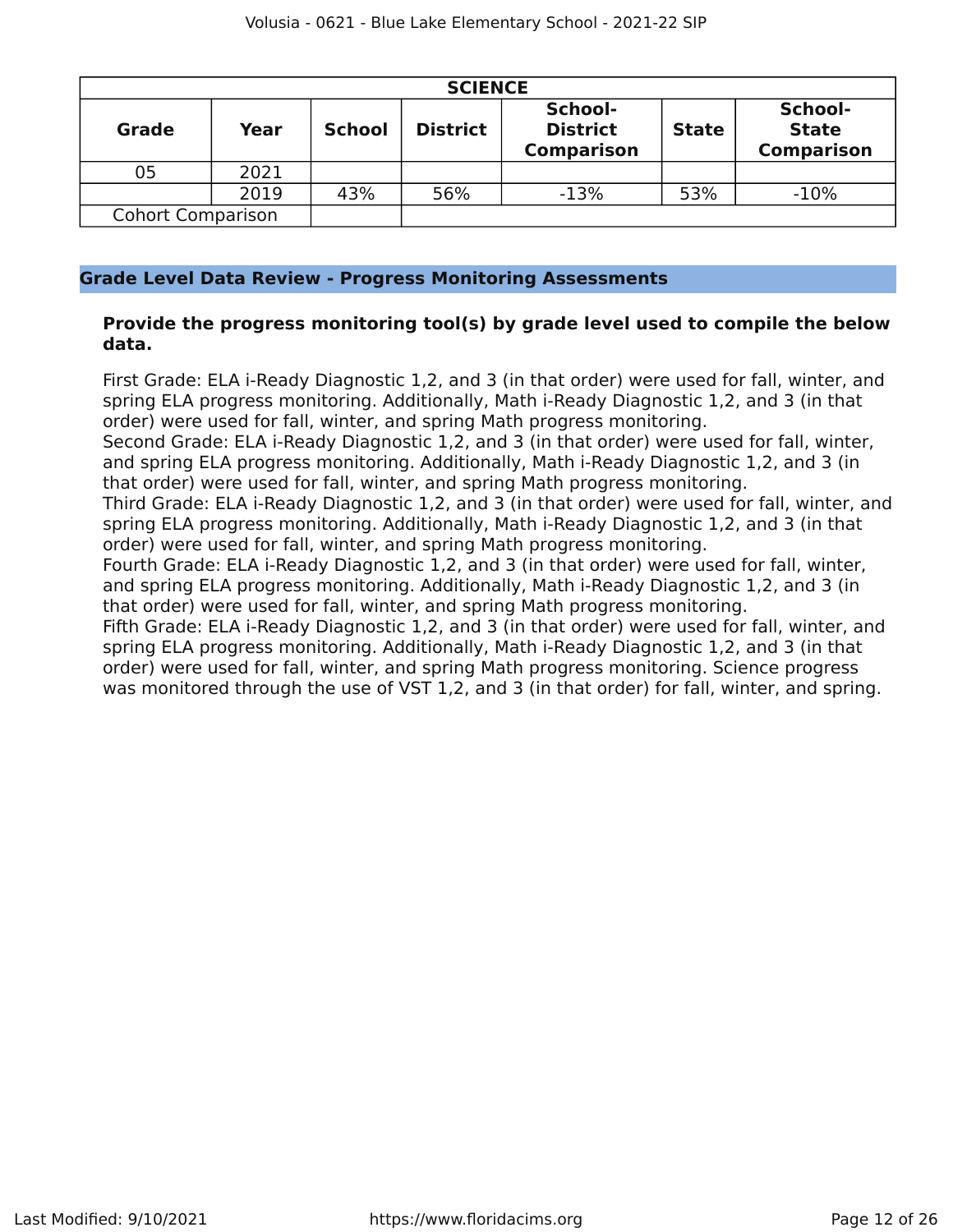|                          |                                                        | <b>Grade 1</b> |           |               |
|--------------------------|--------------------------------------------------------|----------------|-----------|---------------|
|                          | Number/%<br>Proficiency                                | Fall           | Winter    | <b>Spring</b> |
|                          | <b>All Students</b>                                    | 80/17.5%       | 82/28.05% | 87/45.98%     |
| English<br>Language Arts | Economically<br>Disadvantaged                          | 66/21.21%      | 67/26.87% | 70/42.86%     |
|                          | <b>Students With</b><br><b>Disabilities</b>            | 9/0%           | 9/11.11%  | 9/11.11%      |
|                          | English<br>Language<br>Learners                        | 20/5%          | 20/15%    | 20/30%        |
|                          | Number/%<br>Proficiency                                | Fall           | Winter    | <b>Spring</b> |
|                          | <b>All Students</b>                                    | 78/8.97%       | 79/16.46% | 83/48.19%     |
| <b>Mathematics</b>       | Economically<br>Disadvantaged                          | 64/10.94%      | 64/14.06% | 67/47.76%     |
|                          | <b>Students With</b><br><b>Disabilities</b>            | 9/0%           | 9/0%      | 9/0%          |
|                          | English<br>Language<br>Learners                        | 20/5%          | 19/5.26%  | 20/30.92%     |
|                          |                                                        |                |           |               |
|                          |                                                        | <b>Grade 2</b> |           |               |
|                          | Number/%<br>Proficiency                                | Fall           | Winter    | <b>Spring</b> |
|                          | <b>All Students</b>                                    | 73/15%         | 78/30.77% | 82/47.56%     |
| English                  | Economically<br>Disadvantaged                          | 60/13.33%      | 65/29.23% | 69/47.83%     |
| Language Arts            | <b>Students With</b><br><b>Disabilities</b>            | 12/8.33%       | 14/7.14%  | 13/7.69%      |
|                          | English<br>Language<br>Learners                        | 15/20%         | 16/12.5%  | 16/43.75%     |
|                          | Number/%<br>Proficiency                                | Fall           | Winter    | <b>Spring</b> |
|                          | <b>All Students</b>                                    | 72/6.94%       | 81/24.69% | 81/44.44%     |
| <b>Mathematics</b>       | Economically<br>Disadvantaged                          | 59/6.78%       | 67/19.40% | 67/40.30%     |
|                          | <b>Students With</b><br><b>Disabilities</b><br>English | 11/0%          | 14/0%     | 13/15.38%     |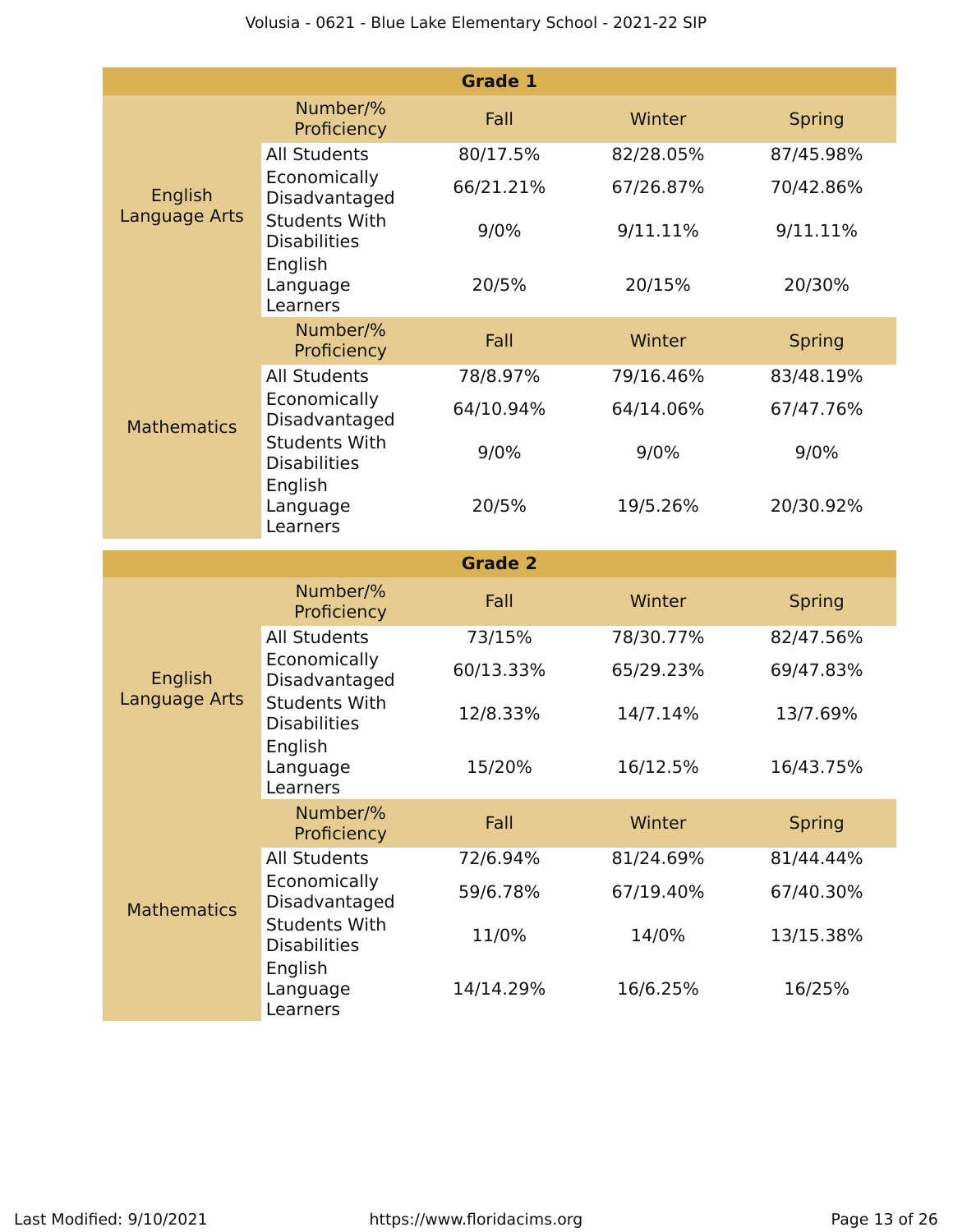|                    |                                                        | <b>Grade 3</b> |           |               |
|--------------------|--------------------------------------------------------|----------------|-----------|---------------|
|                    | Number/%<br>Proficiency                                | Fall           | Winter    | <b>Spring</b> |
|                    | <b>All Students</b>                                    | 80/36.25%      | 85/45.88% | 88/63.64%     |
| English            | Economically<br>Disadvantaged                          | 73/31.51%      | 78/42.31% | 79/59.49%     |
| Language Arts      | <b>Students With</b><br><b>Disabilities</b><br>English | 21/14.29%      | 24/12.5%  | 24/41.67%     |
|                    | Language<br>Learners                                   | 38/31.58%      | 40/40%    | 40/52.5%      |
|                    | Number/%<br>Proficiency                                | Fall           | Winter    | <b>Spring</b> |
|                    | <b>All Students</b>                                    | 79/8.86%       | 81/18.52% | 80/42.5%      |
| <b>Mathematics</b> | Economically<br>Disadvantaged                          | 72/8.33%       | 74/14.86% | 71/38.03%     |
|                    | <b>Students With</b><br><b>Disabilities</b>            | 20/0%          | 21/0%     | 20/20%        |
|                    | English<br>Language<br>Learners                        | 38/13.16%      | 37/16.22% | 36/41.67%     |
|                    |                                                        |                |           |               |
|                    |                                                        | <b>Grade 4</b> |           |               |
|                    | Number/%<br>Proficiency                                | Fall           | Winter    | <b>Spring</b> |
|                    | <b>All Students</b>                                    | 77/19.48%      | 86/31.40% | 89/29.21%     |
| English            | Economically<br>Disadvantaged                          | 73/16.44%      | 83/30.12% | 84/27.38%     |
| Language Arts      | <b>Students With</b><br><b>Disabilities</b>            | 20/5%          | 22/9.09%  | 22/9.09%      |
|                    | English<br>Language<br>Learners                        | 24/12.5%       | 30/23.33% | 31/19.35%     |
|                    | Number/%<br>Proficiency                                | Fall           | Winter    | <b>Spring</b> |
|                    | <b>All Students</b>                                    | 79/6.33%       | 85/24.71% | 83/46.99%     |
| <b>Mathematics</b> | Economically<br>Disadvantaged                          | 75/5.33%       | 81/20.99% | 78/44.87%     |
|                    | <b>Students With</b><br><b>Disabilities</b><br>English | 21/0%          | 22/9.09%  | 21/19.05%     |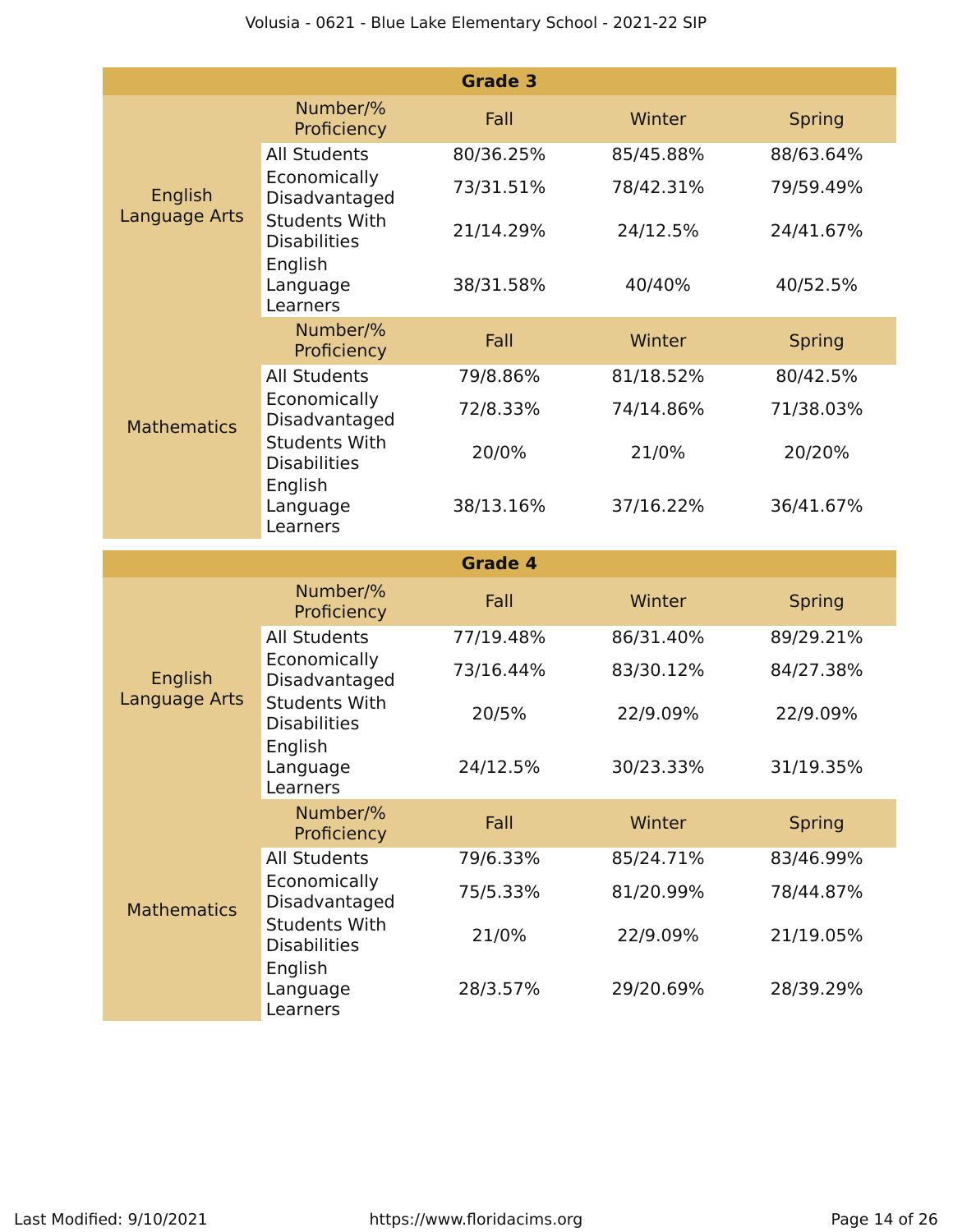|                    |                                                        | <b>Grade 5</b> |           |               |
|--------------------|--------------------------------------------------------|----------------|-----------|---------------|
|                    | Number/%<br>Proficiency                                | Fall           | Winter    | <b>Spring</b> |
|                    | <b>All Students</b>                                    | 74/14.47%      | 77/18.29% | 81/26.09%     |
| English            | Economically<br>Disadvantaged                          | 69/15.71%      | 71/15.79% | 74/26.19%     |
| Language Arts      | <b>Students With</b><br><b>Disabilities</b><br>English | 22/0%          | 23/0%     | 25/3.23%      |
|                    | Language<br>Learners                                   | 19/10.53%      | 20/14.29% | 21/20.83%     |
|                    | Number/%<br>Proficiency                                | Fall           | Winter    | <b>Spring</b> |
|                    | <b>All Students</b>                                    | 70/7.14%       | 76/13.16% | 85/44.71%     |
| <b>Mathematics</b> | Economically<br>Disadvantaged                          | 65/7.69%       | 70/12.86% | 78/41.03%     |
|                    | <b>Students With</b><br><b>Disabilities</b>            | 20/0%          | 22/9.09%  | 26/30.77%     |
|                    | English<br>Language<br>Learners                        | 17/5.88%       | 20/10%    | 21/47.62%     |
|                    | Number/%<br>Proficiency                                | Fall           | Winter    | <b>Spring</b> |
|                    | <b>All Students</b>                                    | 306/42%        | 279/44%   | 178/77%       |
| <b>Science</b>     | Economically<br>Disadvantaged                          | 281/41%        | 257/40%   | 165/75%       |
|                    | <b>Students With</b><br><b>Disabilities</b>            | 100/43%        | 91/39%    | 53/77%        |
|                    | English<br>Language<br>Learners                        | 87/47%         | 74/50%    | 46/72%        |

### **Subgroup Data Review**

|                  | <b>2021 SCHOOL GRADE COMPONENTS BY SUBGROUPS</b> |                  |                          |                                             |                   |                           |             |                   |                     |                                        |                       |
|------------------|--------------------------------------------------|------------------|--------------------------|---------------------------------------------|-------------------|---------------------------|-------------|-------------------|---------------------|----------------------------------------|-----------------------|
| <b>Subgroups</b> | <b>ELA</b><br>Ach.                               | <b>ELA</b><br>LG | <b>ELA</b><br>LG<br>L25% | <b>Math</b><br>Ach.                         | <b>Math</b><br>LG | Math<br>LG<br>L25%        | Sci<br>Ach. | <b>SS</b><br>Ach. | <b>MS</b><br>Accel. | Grad<br><b>Rate</b><br>2019-20 2019-20 | C & C<br><b>Accel</b> |
|                  |                                                  | 2019             |                          | <b>SCHOOL GRADE COMPONENTS BY SUBGROUPS</b> |                   |                           |             |                   |                     |                                        |                       |
| <b>Subgroups</b> | <b>ELA</b><br>Ach.                               | <b>ELA</b><br>LG | <b>ELA</b><br>LG<br>L25% | <b>Math</b><br>Ach.                         | <b>Math</b><br>LG | <b>Math</b><br>LG<br>L25% | Sci<br>Ach. | <b>SS</b><br>Ach. | <b>MS</b><br>Accel. | Grad<br>Rate<br>2017-182017-18         | C & C<br><b>Accel</b> |
| <b>SWD</b>       | 13                                               | 28               | 33                       | 19                                          | 33                | 29                        | 37          |                   |                     |                                        |                       |
| <b>ELL</b>       | 24                                               | 33               | 45                       | 42                                          | 41                | 39                        | 26          |                   |                     |                                        |                       |
| <b>BLK</b>       | 35                                               | 29               | 45                       | 38                                          | 43                | 29                        | 45          |                   |                     |                                        |                       |
| <b>HSP</b>       | 32                                               | 36               | 40                       | 48                                          | 41                | 33                        | 31          |                   |                     |                                        |                       |
| <b>WHT</b>       | 45                                               | 45               |                          | 60                                          | 56                | 50                        | 70          |                   |                     |                                        |                       |
| <b>FRL</b>       | 35                                               | 36               | 49                       | 47                                          | 45                | 35                        | 44          |                   |                     |                                        |                       |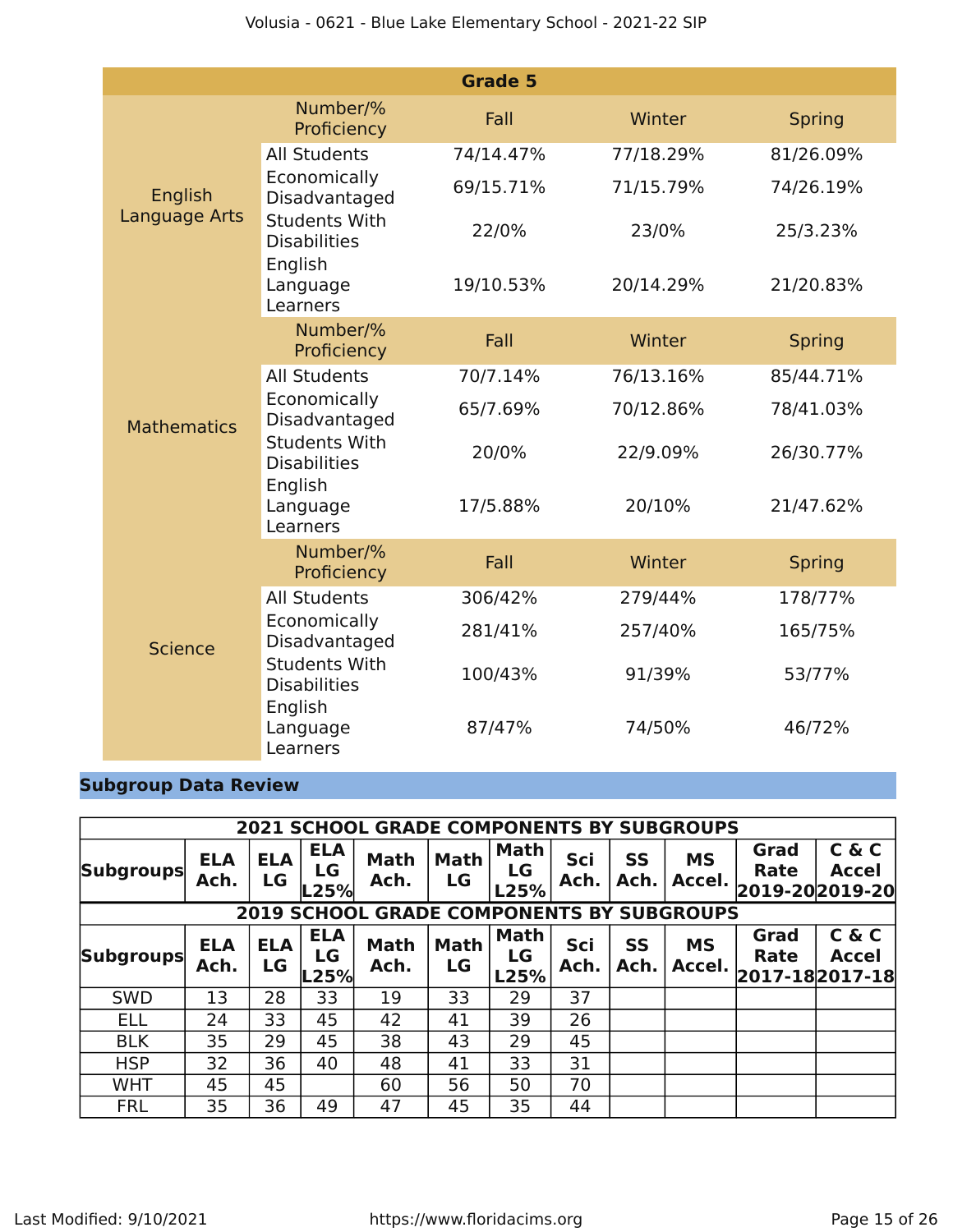|                  | <b>2018 SCHOOL GRADE COMPONENTS BY SUBGROUPS</b> |                  |                          |                     |                   |                           |             |                   |                     |                     |                                              |
|------------------|--------------------------------------------------|------------------|--------------------------|---------------------|-------------------|---------------------------|-------------|-------------------|---------------------|---------------------|----------------------------------------------|
| <b>Subgroups</b> | <b>ELA</b><br>Ach.                               | <b>ELA</b><br>LG | <b>ELA</b><br>LG<br>L25% | <b>Math</b><br>Ach. | <b>Math</b><br>LG | <b>Math</b><br>LG<br>L25% | Sci<br>Ach. | <b>SS</b><br>Ach. | <b>MS</b><br>Accel. | Grad<br><b>Rate</b> | C & C<br><b>Accel</b><br>$ 2016-17 2016-17 $ |
| <b>SWD</b>       | 21                                               | 51               | 45                       | 19                  | 58                | 58                        | 27          |                   |                     |                     |                                              |
| <b>ELL</b>       | 22                                               | 54               | 62                       | 40                  | 51                | 36                        |             |                   |                     |                     |                                              |
| <b>BLK</b>       | 36                                               | 72               | 53                       | 39                  | 63                | 54                        | 24          |                   |                     |                     |                                              |
| <b>HSP</b>       | 33                                               | 52               | 54                       | 51                  | 54                | 31                        | 28          |                   |                     |                     |                                              |
| <b>WHT</b>       | 54                                               | 54               | 30                       | 54                  | 56                | 54                        | 47          |                   |                     |                     |                                              |
| <b>FRL</b>       | 39                                               | 58               | 50                       | 48                  | 59                | 47                        | 32          |                   |                     |                     |                                              |

#### **ESSA Data Review**

This data has been updated for the 2018-19 school year as of 7/16/2019.

| <b>ESSA Federal Index</b>                                                       |                 |
|---------------------------------------------------------------------------------|-----------------|
| ESSA Category (TS&I or CS&I)                                                    | <b>TS&amp;I</b> |
| <b>OVERALL Federal Index - All Students</b>                                     | 44              |
| <b>OVERALL Federal Index Below 41% All Students</b>                             | <b>NO</b>       |
| <b>Total Number of Subgroups Missing the Target</b>                             | 4               |
| Progress of English Language Learners in Achieving English Language Proficiency | 51              |
| <b>Total Points Earned for the Federal Index</b>                                | 353             |
| Total Components for the Federal Index                                          | 8               |
| <b>Percent Tested</b>                                                           | 99%             |
| <b>Subgroup Data</b>                                                            |                 |
| <b>Students With Disabilities</b>                                               |                 |
| Federal Index - Students With Disabilities                                      | 30              |
| Students With Disabilities Subgroup Below 41% in the Current Year?              | <b>YES</b>      |
| Number of Consecutive Years Students With Disabilities Subgroup Below 32%       | 1               |
| <b>English Language Learners</b>                                                |                 |
| Federal Index - English Language Learners                                       | 38              |
| English Language Learners Subgroup Below 41% in the Current Year?               | <b>YES</b>      |
| Number of Consecutive Years English Language Learners Subgroup Below 32%        | $\mathbf 0$     |
| <b>Asian Students</b>                                                           |                 |
| Federal Index - Asian Students                                                  |                 |
| Asian Students Subgroup Below 41% in the Current Year?                          | N/A             |
| Number of Consecutive Years Asian Students Subgroup Below 32%                   | $\overline{0}$  |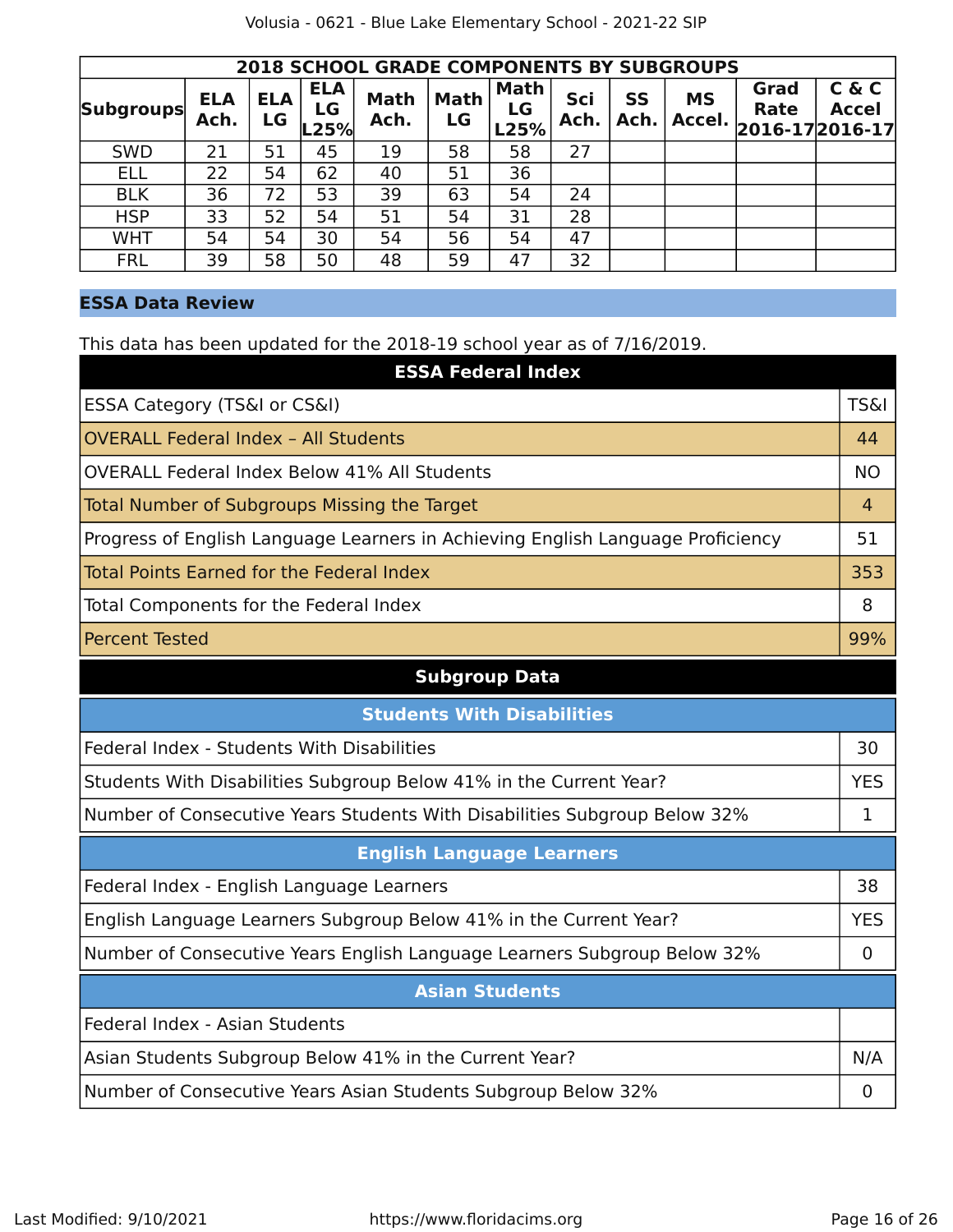Volusia - 0621 - Blue Lake Elementary School - 2021-22 SIP

| <b>Black/African American Students</b>                                                |             |
|---------------------------------------------------------------------------------------|-------------|
| Federal Index - Black/African American Students                                       | 38          |
| Black/African American Students Subgroup Below 41% in the Current Year?               | <b>YES</b>  |
| Number of Consecutive Years Black/African American Students Subgroup Below 32%        | 0           |
| <b>Hispanic Students</b>                                                              |             |
| Federal Index - Hispanic Students                                                     | 39          |
| Hispanic Students Subgroup Below 41% in the Current Year?                             | <b>YES</b>  |
| Number of Consecutive Years Hispanic Students Subgroup Below 32%                      | 0           |
| <b>Multiracial Students</b>                                                           |             |
| Federal Index - Multiracial Students                                                  |             |
| Multiracial Students Subgroup Below 41% in the Current Year?                          | N/A         |
| Number of Consecutive Years Multiracial Students Subgroup Below 32%                   | 0           |
| <b>Native American Students</b>                                                       |             |
| Federal Index - Native American Students                                              |             |
| Native American Students Subgroup Below 41% in the Current Year?                      | N/A         |
| Number of Consecutive Years Native American Students Subgroup Below 32%               | $\mathbf 0$ |
| <b>Pacific Islander Students</b>                                                      |             |
| Federal Index - Pacific Islander Students                                             |             |
| Pacific Islander Students Subgroup Below 41% in the Current Year?                     | N/A         |
| Number of Consecutive Years Pacific Islander Students Subgroup Below 32%              | 0           |
| <b>White Students</b>                                                                 |             |
| Federal Index - White Students                                                        | 54          |
| White Students Subgroup Below 41% in the Current Year?                                | NO.         |
| Number of Consecutive Years White Students Subgroup Below 32%                         | $\mathbf 0$ |
| <b>Economically Disadvantaged Students</b>                                            |             |
| Federal Index - Economically Disadvantaged Students                                   | 43          |
| Economically Disadvantaged Students Subgroup Below 41% in the Current Year?           | NO.         |
| Number of Consecutive Years Economically Disadvantaged Students Subgroup Below<br>32% | 0           |

**Analysis**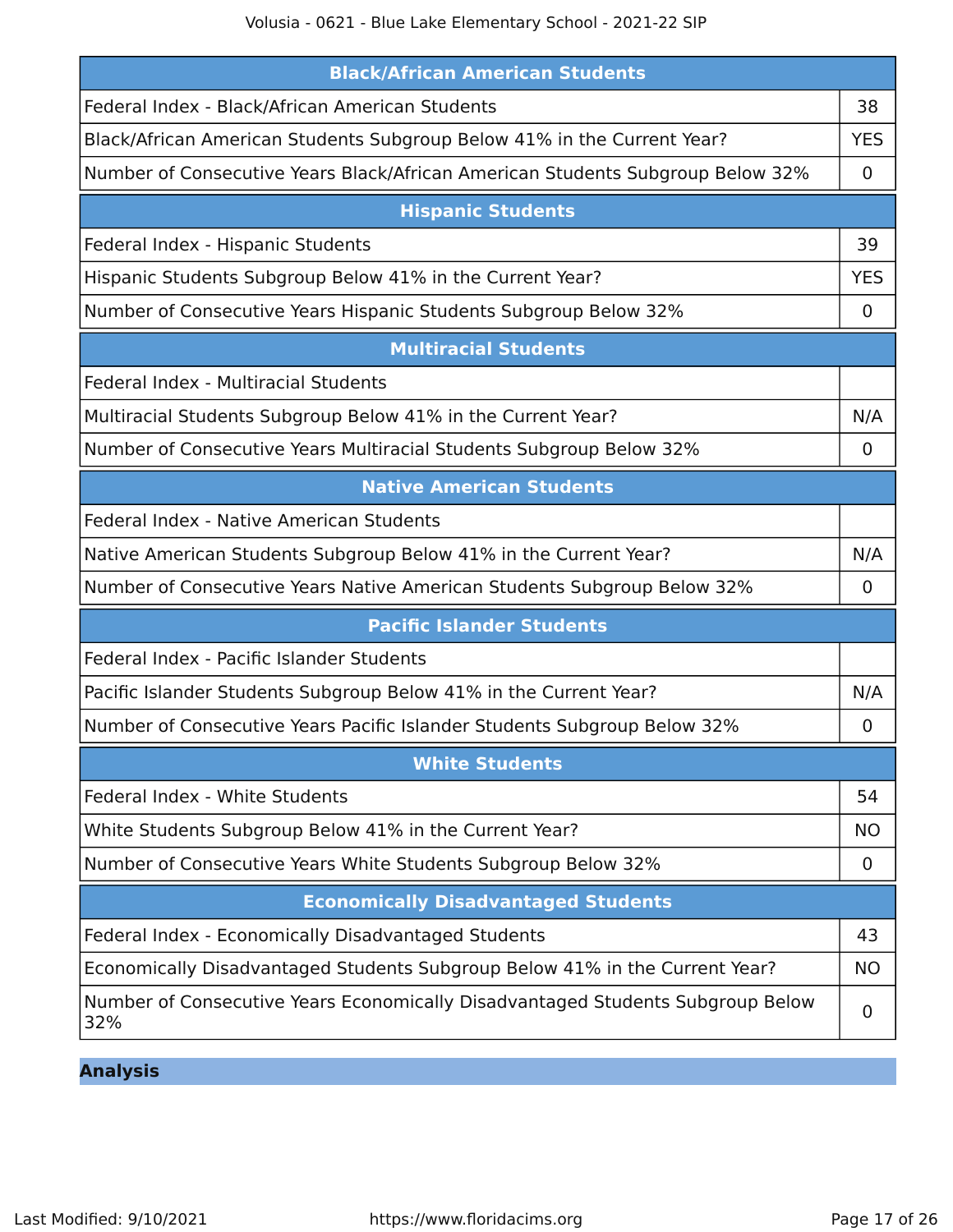#### **Data Analysis**

Answer the following analysis questions using the progress monitoring data and state assessment data, if applicable.

#### **What trends emerge across grade levels, subgroups and core content areas?**

We had an overall decrease in Math Achievement (49 to 32), ELA Achievement (37 to 29), and Science achievement (47 to 27). We also had a decrease in our SWD (ELA- 13 to 11; Math- 19 to 14), ELL (Math-42 to 27), AA (ELA 35 to 18; Math 38 to 23) ESSA subgroups. .

#### **What data components, based off progress monitoring and 2019 state assessments, demonstrate the greatest need for improvement?**

The data components with the greatest need for improvement are the Math Lowest Quartile Learning Gains (25), Science Achievement (27), and ELA Achievement (29).

#### **What were the contributing factors to this need for improvement? What new actions would need to be taken to address this need for improvement?**

The contributing factors for this need for improvement are the number of students that attended Volusia Live last school year and the high mobility rate of students. The new actions we will take are analyzing and responding to data throughout the year and revise and improve our PLC structure.

#### **What data components, based off progress monitoring and 2019 state assessments, showed the most improvement?**

The data component that showed the most improvement was 4th grade ELA Achievement. They increased by 2 points from 29 to 31.

#### **What were the contributing factors to this improvement? What new actions did your school take in this area?**

The contributing factors to this improvement were weekly collaborative planning and the sharing of resources. In addition the team completed a daily review and reflection of planning and pacing.

#### **What strategies will need to be implemented in order to accelerate learning?**

The strategies that need to be implemented in order to accelerate learning are differentiation through small group instruction, analyze data and implement MTSS, improve standards-aligned instruction, and increase student engagement.

#### **Based on the contributing factors and strategies identified to accelerate learning, describe the professional development opportunities that will be provided at the school to support teachers and leaders.**

We will facilitate the following professional learning: Diversity in Classroom Management Engagement Strategies (Kagan) Small Group Instruction in ELA Differentiated Instruction in Math and Science

#### **Provide a description of the additional services that will be implemented to ensure sustainability of improvement in the next year and beyond.**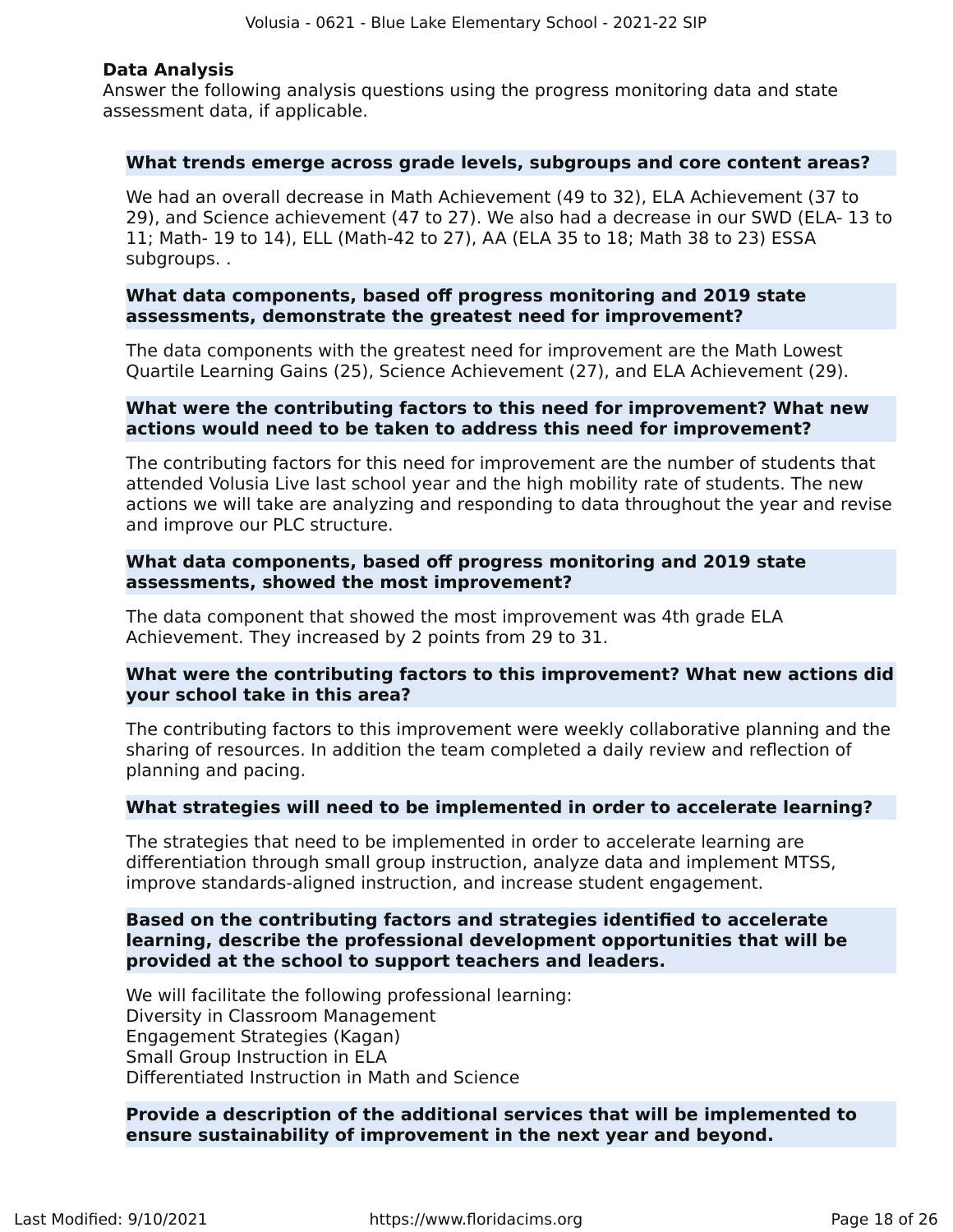In addition, we will be implementing tutoring for students, Stocktake meetings for the School Leadership Team, and provide mentoring for new teacher retention. Tutoring will take place before school, after school, and virtually in the evenings in the areas of ELA, Math, and Science. By offering a variety of times, more students will be able to participate. In addition, we will offer science time during media special area to cover the fair game standards in 3rd-5th grade. Furthermore, each new teacher will receive a lead mentor and a grade level curriculum chair for support. The lead mentor will provide monthly professional learning opportunities for new teachers.

### **Part III: Planning for Improvement**

<span id="page-18-0"></span>**Areas of Focus:**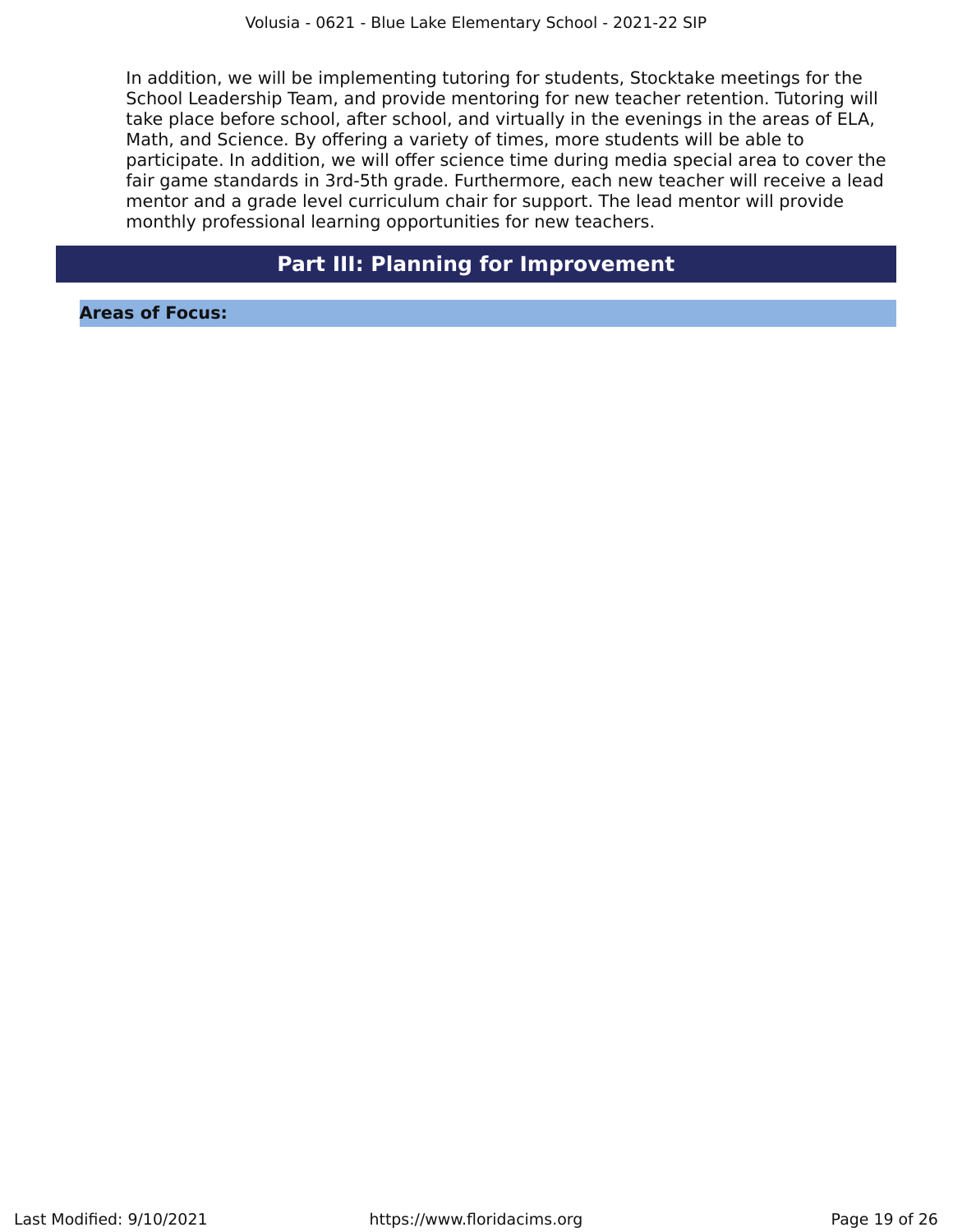| #1. Instructional Practice specifically relating to Math                         |                                                                                                                                                                                                                                                                                                                                                                                                                                   |  |  |  |
|----------------------------------------------------------------------------------|-----------------------------------------------------------------------------------------------------------------------------------------------------------------------------------------------------------------------------------------------------------------------------------------------------------------------------------------------------------------------------------------------------------------------------------|--|--|--|
| <b>Area of</b><br><b>Focus</b><br><b>Description</b><br>and<br><b>Rationale:</b> | This Area of Focus aligns to Strategic Plan Goal 1: Engage all students in high<br>levels of learning EVERY day. As a result of our Needs Assessment and<br>Analysis it revealed that our Math Lowest Quartile Learning Gains declined<br>from 36% to 25%. Our Science Achievement declined from 47% to 27%.                                                                                                                      |  |  |  |
| <b>Outcome:</b><br><b>Monitoring:</b>                                            | <b>Measureable</b> Increase Math Lowest Quartile Learning Gains from 25% to 54%. Increase<br>Science Achievement from 27% to 54%.<br>We will monitor district assessment data in weekly PLC and monthly SLT                                                                                                                                                                                                                       |  |  |  |
| <b>Person</b><br>responsible<br>for<br>monitoring<br>outcome:                    | meetings.<br>Heather M Williams (hmwillia@volusia.k12.fl.us)                                                                                                                                                                                                                                                                                                                                                                      |  |  |  |
| <b>Evidence-</b><br>based<br><b>Strategy:</b>                                    | We will implement Differentiated instruction in Math to close the instructional<br>gaps. Teachers will monitor formative assessments from class to identify the<br>individual needs of each student. The teacher will provide scaffolding for<br>students to demonstrate mastery of the individual standards. In addition,<br>teachers will monitor the Response to Intervention from the differentiated<br>instructional groups. |  |  |  |
| <b>Rationale</b><br>for<br><b>Evidence-</b><br>based<br><b>Strategy:</b>         | According to John Hattie, RTI (differentiated instruction) has an effect size of<br>1.07. Teachers will provide individualized scaffolding for students to<br>demonstrate mastery of the standards. In addition, teachers will monitor the<br>Response to Intervention from the differentiated instructional groups to<br>ensure academic achievement.                                                                            |  |  |  |

#### **Action Steps to Implement**

Share with the entire faculty and staff, the data the SLT examined that determined the need for implementation of Differentiation. On Math FSA, the overall Math Achievement decreased from 49 to 32% proficiency.

**Person Responsible** Holly Bailey (hmbailey@volusia.k12.fl.us)

Provide ongoing professional learning in Differentiation during ERPLs.

**Person Responsible** Heather M Williams (hmwillia@volusia.k12.fl.us)

Use of Focus Boards in every classroom that include Learning Targets/Learning Intentions and Success Criteria to ensure students know what they are learning.

**Person Responsible** Heather M Williams (hmwillia@volusia.k12.fl.us)

Conduct Collaborative Planning that includes planning for alignment between the standard/ benchmark, the lesson, and the tasks. Planning will also include teachers "doing the work to know the work" to provide worked examples that illustrate desired outcomes for their students.

**Person Responsible** Holly Bailey (hmbailey@volusia.k12.fl.us)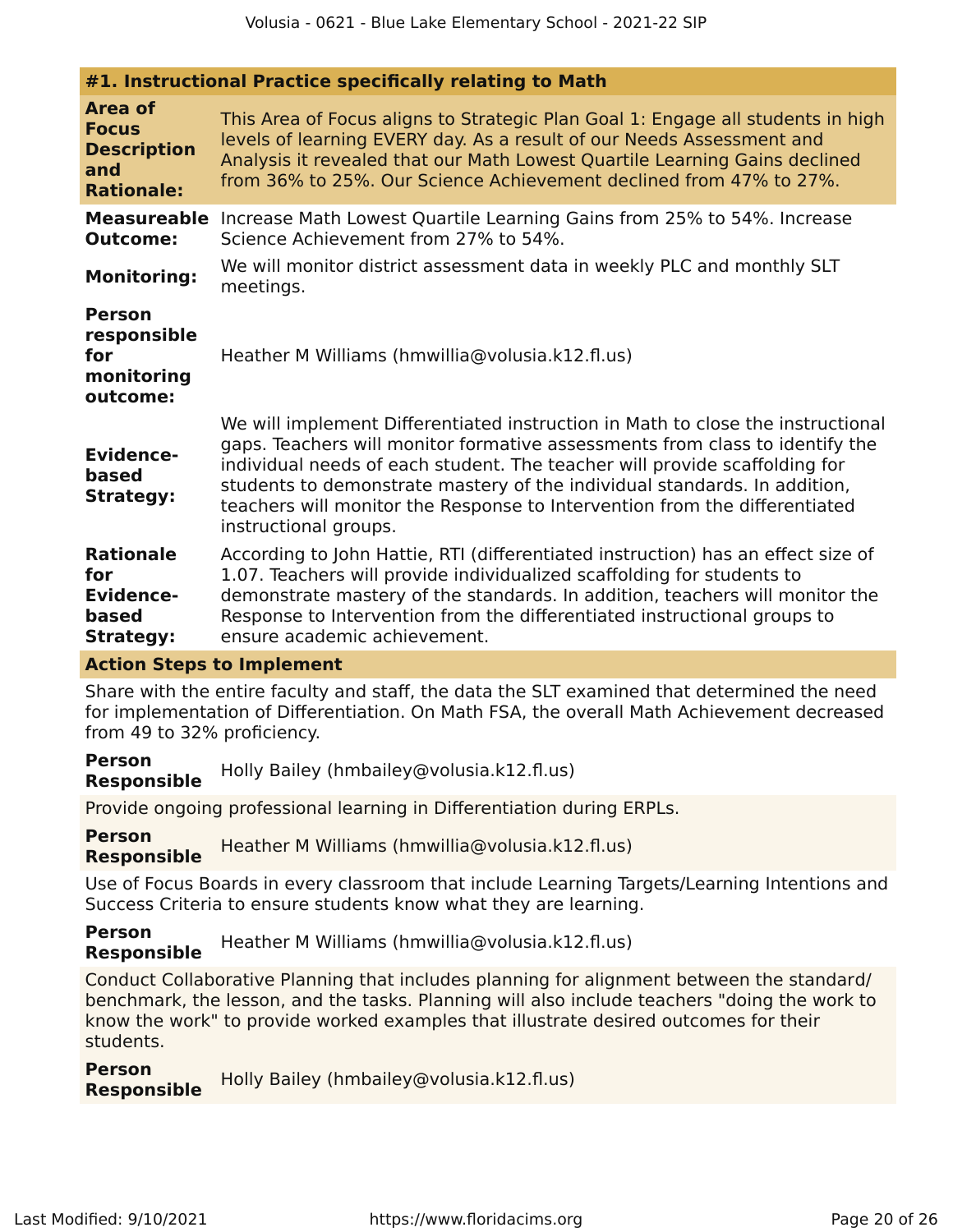Conduct PLCs focused on identifying learning targets/intentions, discuss ideas for differentiated instruction, review student work, determine students who need additional instruction or intervention to be successful.

**Person Responsible** Heather M Williams (hmwillia@volusia.k12.fl.us)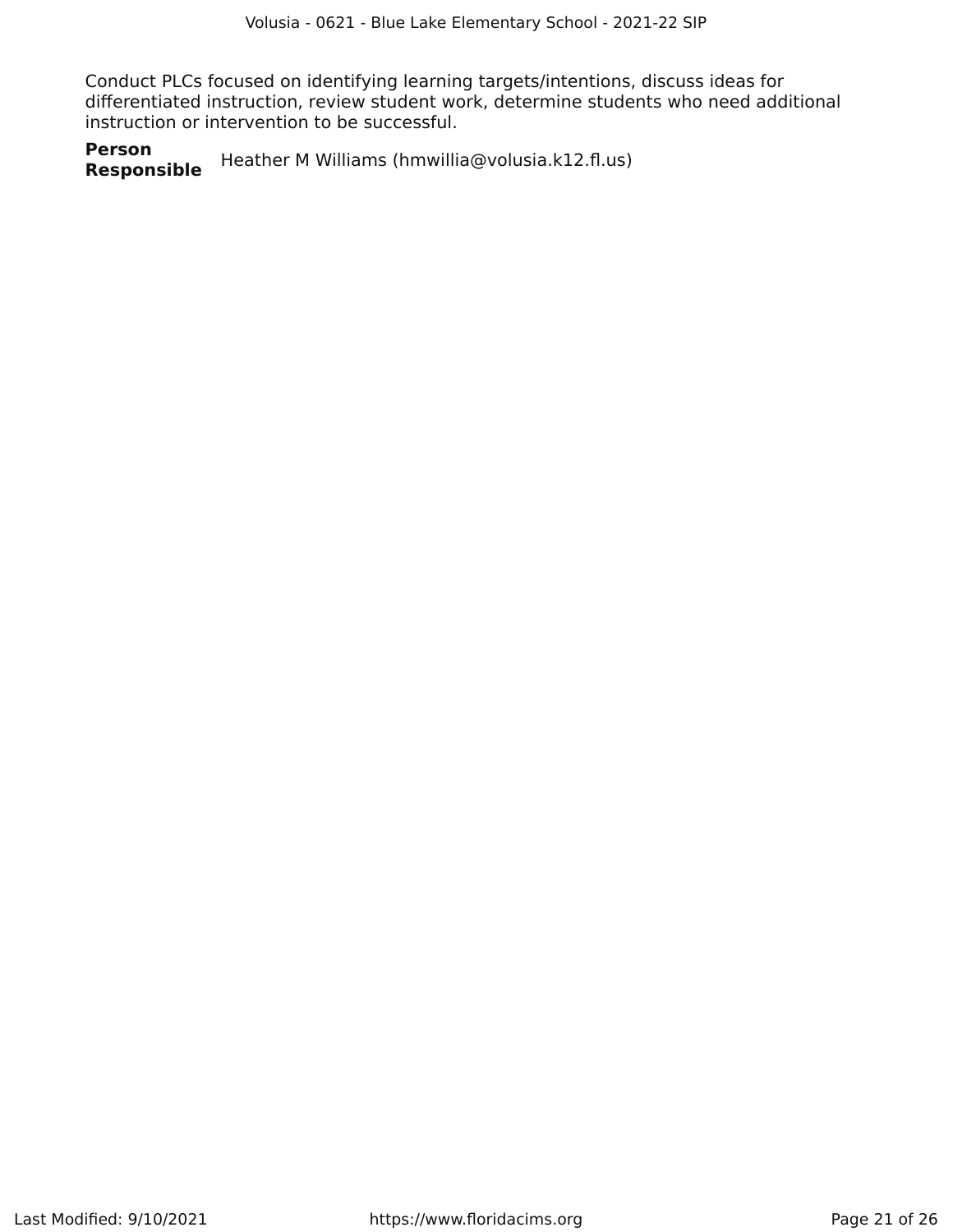| #2. Instructional Practice specifically relating to ELA                          |                                                                                                                                                                                                                                                                                                                                                                                                              |  |  |  |
|----------------------------------------------------------------------------------|--------------------------------------------------------------------------------------------------------------------------------------------------------------------------------------------------------------------------------------------------------------------------------------------------------------------------------------------------------------------------------------------------------------|--|--|--|
| <b>Area of</b><br><b>Focus</b><br><b>Description</b><br>and<br><b>Rationale:</b> | This Area of Focus aligns to Strategic Plan Goal 1: Engage all students in high<br>levels of learning EVERY day. As a result of our Needs Assessment and<br>Analysis it revealed that our ELA Achievement declined from 37% to 29%.                                                                                                                                                                          |  |  |  |
| <b>Measureable</b><br><b>Outcome:</b>                                            | Increase ELA Achievement from 29% to 54%.                                                                                                                                                                                                                                                                                                                                                                    |  |  |  |
| <b>Monitoring:</b>                                                               | We will monitor district assessment data in weekly PLC and monthly SLT<br>meetings.                                                                                                                                                                                                                                                                                                                          |  |  |  |
| <b>Person</b><br>responsible<br>for<br>monitoring<br>outcome:                    | [no one identified]                                                                                                                                                                                                                                                                                                                                                                                          |  |  |  |
| <b>Evidence-</b><br>based<br><b>Strategy:</b>                                    | Teachers will implement differentiated instruction in teacher led small groups<br>to ensure the adequate scaffolding of standards.                                                                                                                                                                                                                                                                           |  |  |  |
| <b>Rationale</b><br>for<br><b>Evidence-</b><br>based<br><b>Strategy:</b>         | According to John Hattie, small group instruction has a .49 effect size and RTI<br>(differentiated instruction) has an effect size of 1.07. Teachers will provide<br>individualized scaffolding for students to demonstrate mastery of the ELA<br>standards. In addition, teachers will monitor the Response to Intervention<br>from the differentiated instructional groups to ensure academic achievement. |  |  |  |

#### **Action Steps to Implement**

Share with the entire faculty and staff, the data the SLT examined that determined the need for implementation of small group instruction. On ELA FSA, the overall ELA achievement decreased from 37% to 29% proficient.

#### **Person**

**Responsible** Holly Bailey (hmbailey@volusia.k12.fl.us)

Provide ongoing professional learning in Small Group instruction during ERPLs.

**Person Responsible** Emily Edwards (eeedward@volusia.k12.fl.us)

Use of Focus Boards in every classroom that include Learning Targets/Learning Intentions and Success Criteria to ensure students know what they are learning.

**Person Responsible** Emily Edwards (eeedward@volusia.k12.fl.us)

Conduct Collaborative Planning that includes planning for alignment between the standard/ benchmark, the lesson, and the tasks. Planning will also include teachers "doing the work to know the work" to provide worked examples that illustrate desired outcomes for their students.

**Person Responsible** Holly Bailey (hmbailey@volusia.k12.fl.us)

Conduct PLCs focused on identifying learning targets/intentions, discuss ideas for differentiated instruction within teacher led small group instruction, review student work, determine students who need additional instruction or intervention to be successful.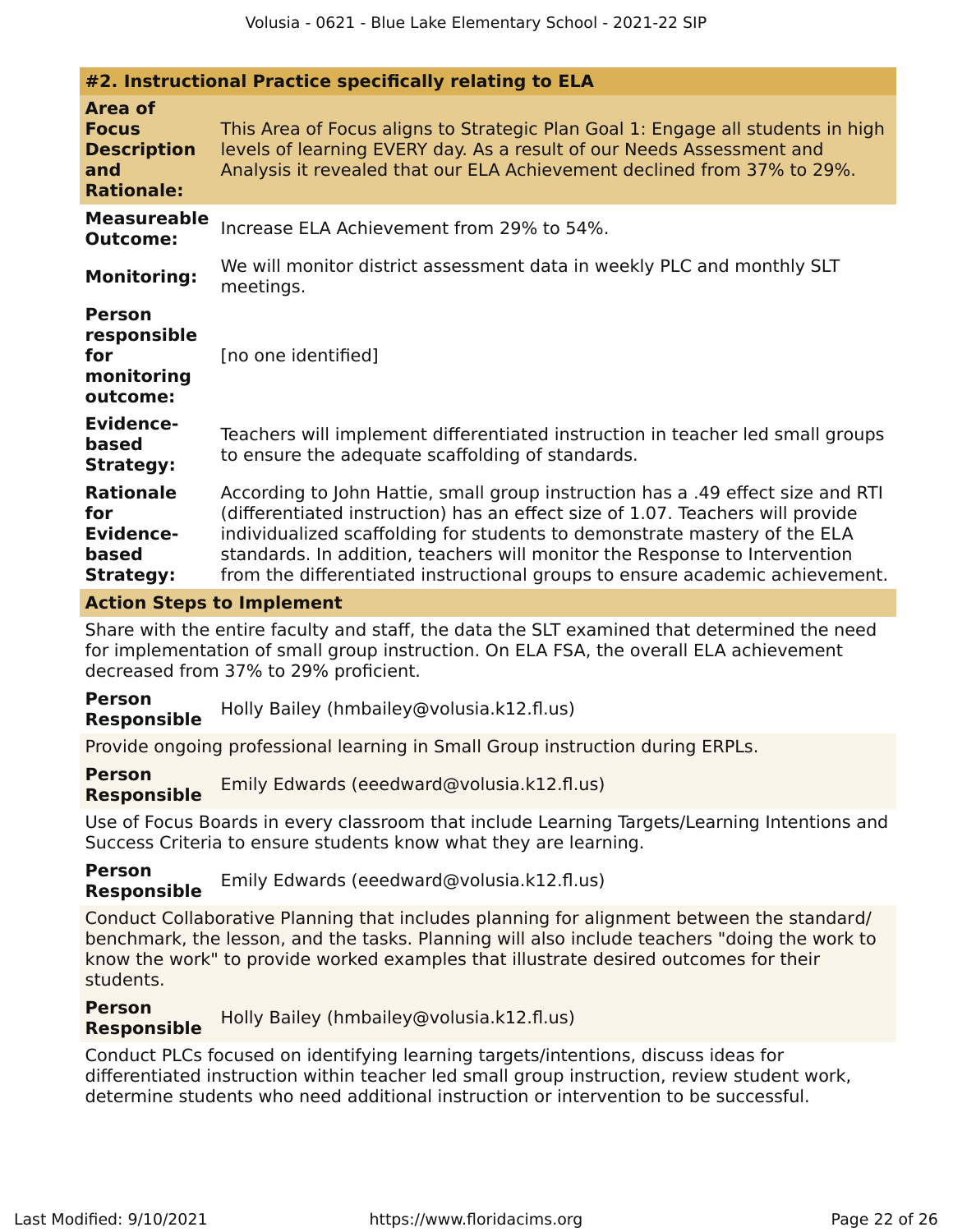**Person** Emily Edwards (eeedward@volusia.k12.fl.us)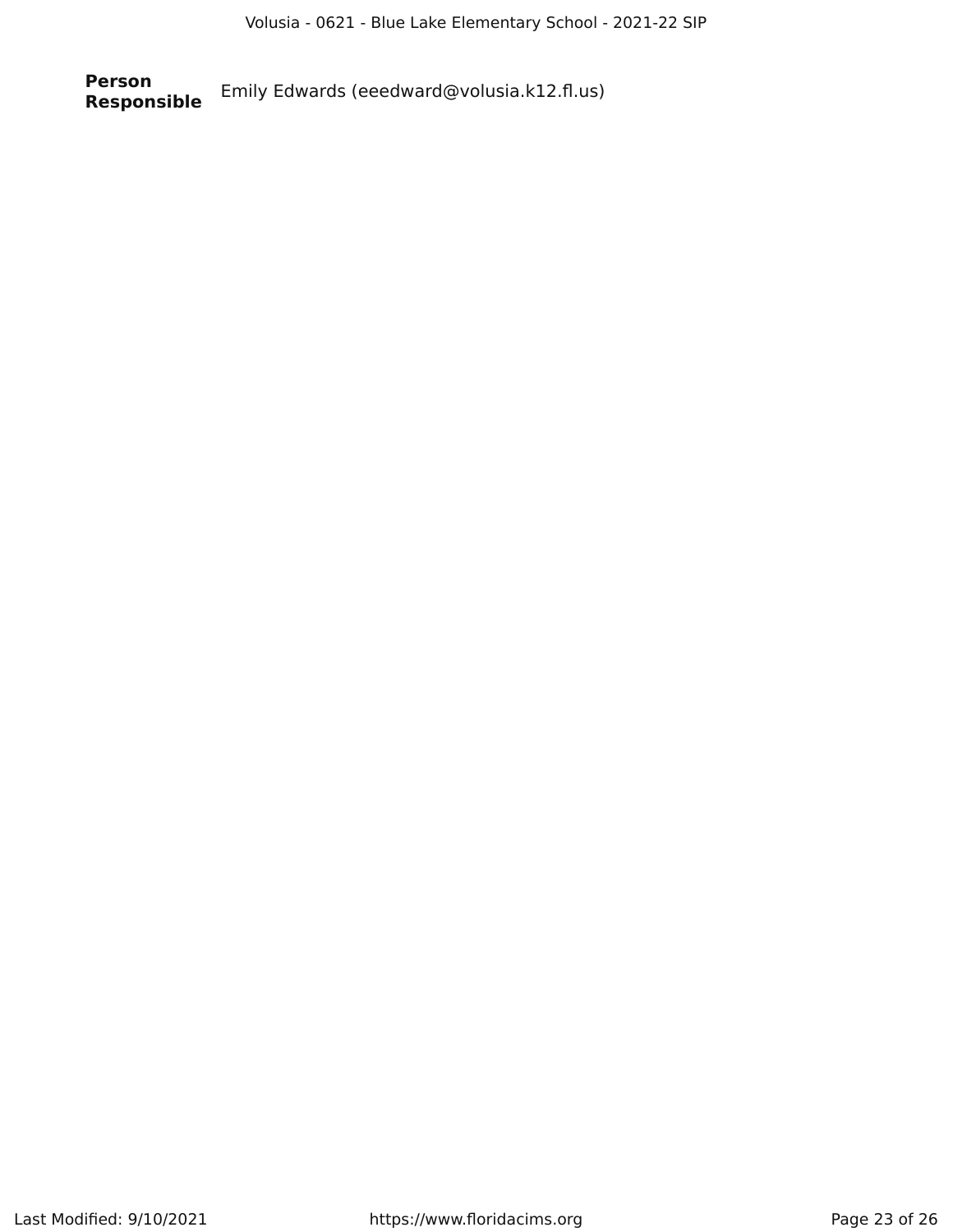| #3. ESSA Subgroup specifically relating to Outcomes for Multiple Subgroups       |                                                                                                                                                                                                                                                                                                                                                                                                                                                                  |  |  |
|----------------------------------------------------------------------------------|------------------------------------------------------------------------------------------------------------------------------------------------------------------------------------------------------------------------------------------------------------------------------------------------------------------------------------------------------------------------------------------------------------------------------------------------------------------|--|--|
| <b>Area of</b><br><b>Focus</b><br><b>Description</b><br>and<br><b>Rationale:</b> | The percent of students scoring proficient in ELA, Math and Science<br>Achievement for the following subgroups is below 41%:<br>SWD (ELA-11, Math-14, Science-10), ELL (ELA-25, Math-27, Science-28),<br>Hispanic (ELA-28, Math-31, Science- 25), and AA (ELA-18, Math- 23, Science-<br>$21$ ).                                                                                                                                                                  |  |  |
| <b>Measureable</b><br><b>Outcome:</b>                                            | Students in the following subgroups (SWD, ELL, Hispanic, and AA) will<br>increase the percent proficient subgroup to 41% in ELA, Math, and Science<br>Achievement).                                                                                                                                                                                                                                                                                              |  |  |
| <b>Monitoring:</b>                                                               | We will monitor district assessment data in weekly PLC and monthly SLT<br>meetings.                                                                                                                                                                                                                                                                                                                                                                              |  |  |
| <b>Person</b><br>responsible<br>for<br>monitoring<br>outcome:                    | Holly Bailey (hmbailey@volusia.k12.fl.us)                                                                                                                                                                                                                                                                                                                                                                                                                        |  |  |
| <b>Evidence-</b><br>based<br><b>Strategy:</b>                                    | Standards-aligned small group and differentiated instruction.                                                                                                                                                                                                                                                                                                                                                                                                    |  |  |
| <b>Rationale</b><br>for<br><b>Evidence-</b><br>based<br><b>Strategy:</b>         | According to John Hattie, RTI utilizing differentiated instruction has an effect<br>size of 1.07 and small group instruction has a .49 effect size. Teachers will<br>provide individualized scaffolding for students in the ESSA subgroups to<br>demonstrate mastery of the ELA, Math, and Science standards. In addition,<br>teachers will monitor the Response to Intervention from the differentiated<br>instructional groups to ensure academic achievement. |  |  |

#### **Action Steps to Implement**

Share with the entire faculty and staff, the data the SLT examined that determined the need for implementation of small group instruction and differentiation with ESSA subgroups.

**Person Responsible** Holly Bailey (hmbailey@volusia.k12.fl.us)

Provide ongoing professional learning in Differentiation and Small Group instruction during ERPLs.

#### **Person Responsible** Holly Bailey (hmbailey@volusia.k12.fl.us)

Use of Focus Boards in every classroom that include Learning Targets/Learning Intentions and Success Criteria to ensure students know what they are learning.

#### **Person Responsible** Holly Bailey (hmbailey@volusia.k12.fl.us)

Conduct Collaborative Planning that includes planning for alignment between the standard/ benchmark, the lesson, and the tasks. Planning will also include teachers "doing the work to know the work" to provide worked examples that illustrate desired outcomes for their students.

#### **Person Responsible** Holly Bailey (hmbailey@volusia.k12.fl.us)

Conduct PLCs focused on identifying learning targets/intentions, discuss ideas for differentiated small-group instruction, review student work, determine students who need additional instruction or intervention to be successful.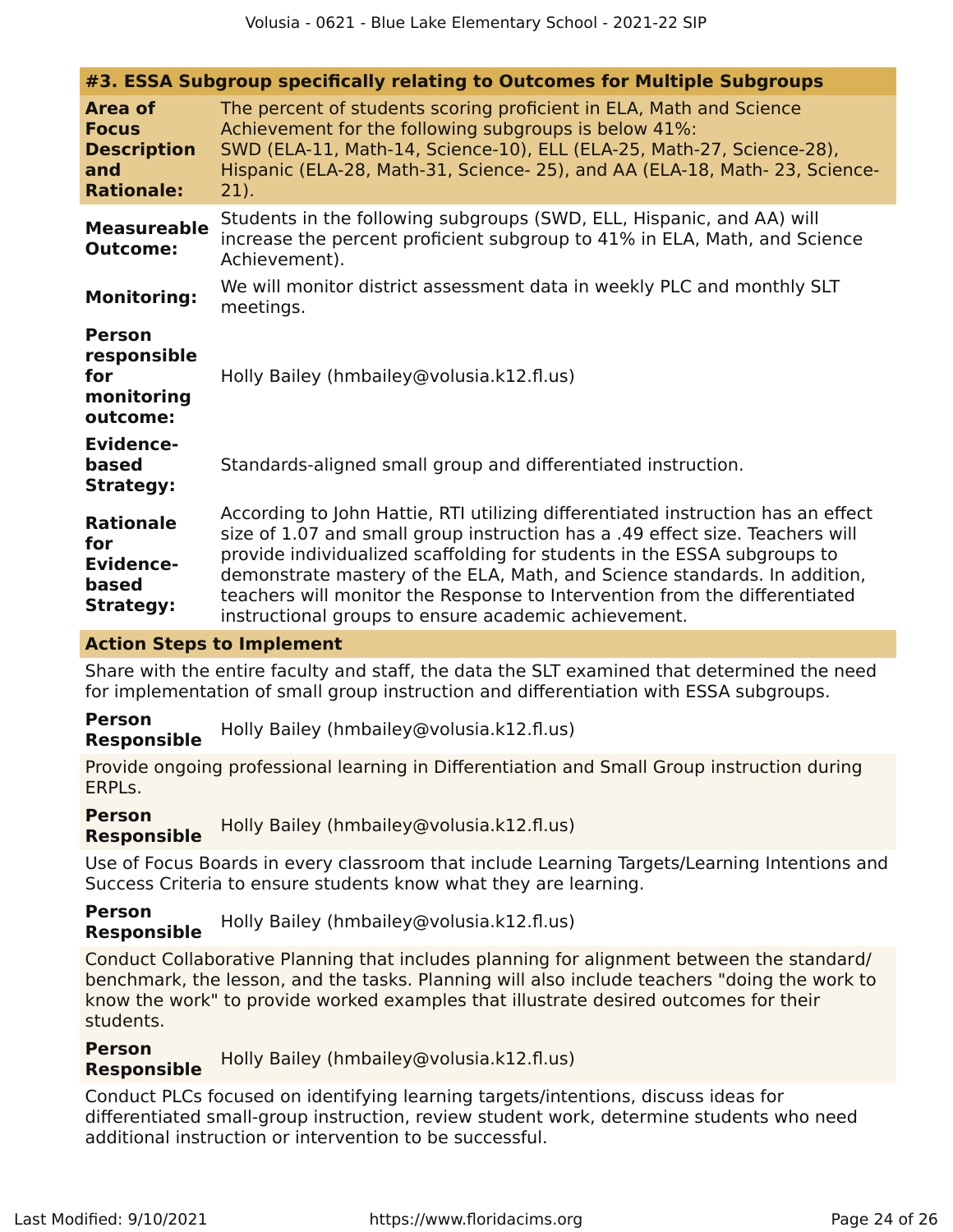**Person Responsible** Holly Bailey (hmbailey@volusia.k12.fl.us)

#### **Additional Schoolwide Improvement Priorities**

Using the [SafeSchoolsforAlex.org,](https://www.safeschoolsforalex.org/fl-school-safety-dashboard/) compare the discipline data of the school to discipline data across the state and provide primary or secondary areas of concern that the school will monitor during the upcoming school year. Include how the school culture and environment will be monitored through the lens of behavior or discipline data.

**After comparing our school's SESIR incident and discipline data to other schools across the state, we have identified fighting as an area of concern. It is ranked moderate. Our school plans to reduce these incidents by implementing the following:**

**School Will**

- **implement Hacking School Discipline book study**
- **implement Mentoring program**
- **-provide a refresher for teachers in SEL strategies**

#### **Teachers Will:**

**- Develop clear expectations with students and other strategies to solve a conflict without fighting.**

**-monitor students closely when transitioning.**

**Discipline data chats will take place during PLC meetings to discuss the above implementation plan based on the data.**

### **Part IV: Positive Culture & Environment**

<span id="page-24-0"></span>A positive school culture and environment reflects: a supportive and fulfilling environment, learning conditions that meet the needs of all students, people who are sure of their roles and relationships in student learning, and a culture that values trust, respect and high expectations. Consulting with various stakeholder groups to employ school improvement strategies that impact the positive school culture and environment are critical. Stakeholder groups more proximal to the school include teachers, students, and families of students, volunteers, and school board members. Broad stakeholder groups include early childhood providers, community colleges and universities, social services, and business partners.

Stakeholders play a key role in school performance and addressing equity. Consulting various stakeholder groups is critical in formulating a statement of vision, mission, values, goals, and employing school improvement strategies.

**Describe how the school addresses building a positive school culture and environment.**